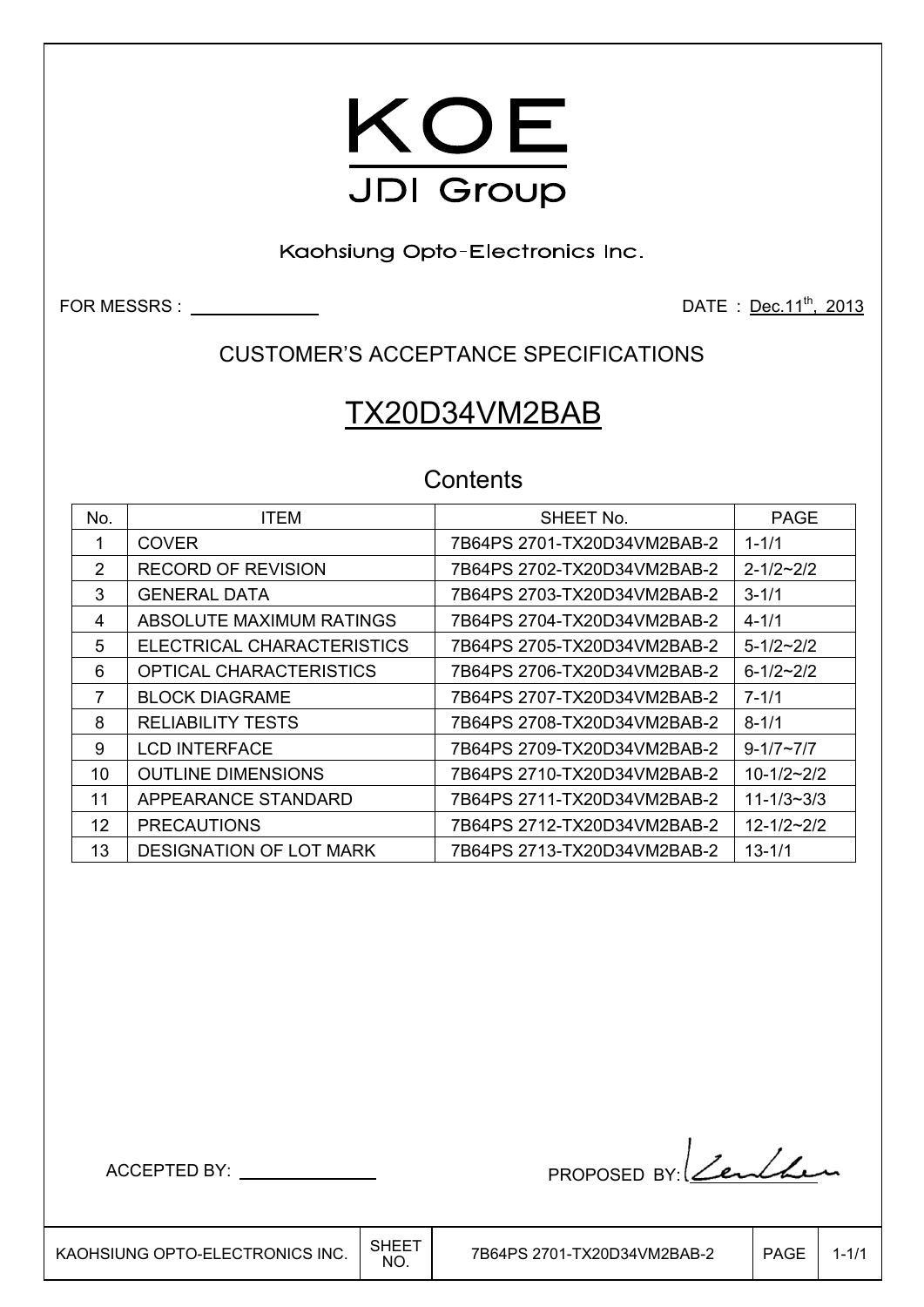| <b>DATE</b> | SHEET No.                       |                                                                              |                       | <b>SUMMARY</b>              |           |        |             |           |  |
|-------------|---------------------------------|------------------------------------------------------------------------------|-----------------------|-----------------------------|-----------|--------|-------------|-----------|--|
| Dec.11,'13  | 7B64PS 2704-                    | 4. ABSOLUTE MAXIMUM RATINGS                                                  |                       |                             |           |        |             |           |  |
|             | TX20D34VM2BAB-2                 | Changed:                                                                     |                       |                             |           |        |             |           |  |
|             | <b>PAGE 4-1/1</b>               | Item                                                                         |                       | Symbol                      | Max.      | Unit   | Remarks     |           |  |
|             |                                 | <b>Backlight Input Voltage</b>                                               |                       | $V_{LED}$                   | 14        | $\vee$ |             |           |  |
|             |                                 |                                                                              |                       |                             |           |        |             |           |  |
|             |                                 | Item                                                                         |                       | Symbol                      | Max.      | Unit   | Remarks     |           |  |
|             |                                 | <b>Backlight Input Voltage</b>                                               |                       | <b>VLED</b>                 | 15        | $\vee$ |             |           |  |
|             | 7B64PS 2705-                    | 5.1 LCD CHARACTERISTICS                                                      |                       |                             |           |        |             |           |  |
|             | TX20D34VM2BAB-2                 | Changed:                                                                     |                       |                             |           |        |             |           |  |
|             | PAGE 5-1/2                      | Item                                                                         |                       | Symbol                      | Condition |        | Min.        |           |  |
|             |                                 | Power Supply Voltage                                                         |                       | $V_{D\underline{D}}$        |           |        | 2.3         |           |  |
|             |                                 |                                                                              |                       |                             |           |        |             |           |  |
|             |                                 | Item                                                                         |                       | Symbol                      | Condition |        | Min.        |           |  |
|             |                                 | <b>Power Supply Voltage</b>                                                  |                       | V <sub>DD</sub>             |           |        | 3.0         |           |  |
|             | 7B64PS 2705-                    | 5.2 BACKLIGH CHARACTERISTICS                                                 |                       |                             |           |        |             |           |  |
|             | TX20D34VM2BAB-2                 | Note 1: Fig. 5.1 shows the LED backlight circuit. The circuit has 42 LEDs in |                       |                             |           |        |             |           |  |
|             | <b>PAGE 5-2/2</b>               | total and R is 261 $\Omega$ .                                                |                       |                             |           |        |             |           |  |
|             |                                 |                                                                              |                       |                             |           |        |             |           |  |
|             |                                 |                                                                              |                       | ↓                           |           |        |             |           |  |
|             |                                 | Note 1: Fig. 5.1 shows the LED backlight circuit. The circuit has 42 LEDs in |                       |                             |           |        |             |           |  |
|             |                                 | total and R is 280 $\Omega$ .                                                |                       |                             |           |        |             |           |  |
|             | 7B64PS 2710-                    | 10.2 REAR VIEW                                                               |                       |                             |           |        |             |           |  |
|             | TX20D34VM2BAB-2                 | The dimension of (A) is changed from 65 to 73 mm.                            |                       |                             |           |        |             |           |  |
|             | PAGE 10-2/2                     | The dimension of (B) is changed from 20.6 to 25.6 mm.                        |                       |                             |           |        |             |           |  |
|             |                                 |                                                                              |                       |                             |           |        |             |           |  |
|             |                                 |                                                                              |                       |                             |           |        |             |           |  |
|             |                                 |                                                                              |                       |                             |           |        |             |           |  |
|             |                                 |                                                                              |                       |                             |           |        |             |           |  |
|             |                                 |                                                                              |                       | €                           |           |        |             |           |  |
|             |                                 |                                                                              |                       |                             |           |        |             |           |  |
|             |                                 |                                                                              |                       |                             |           |        |             |           |  |
|             |                                 |                                                                              |                       |                             |           |        |             |           |  |
|             |                                 |                                                                              |                       | $\overline{\circledast}$    | ⊛∣        |        |             |           |  |
|             |                                 |                                                                              |                       |                             |           |        |             |           |  |
|             |                                 |                                                                              |                       | (87.5)                      |           |        |             |           |  |
|             |                                 |                                                                              | $\overrightarrow{cm}$ |                             |           |        |             |           |  |
|             |                                 |                                                                              | ê                     | ⊕                           | ⊕         |        |             |           |  |
|             |                                 |                                                                              |                       |                             |           |        |             |           |  |
|             |                                 |                                                                              |                       |                             |           |        |             |           |  |
|             |                                 |                                                                              |                       |                             |           |        |             |           |  |
|             |                                 |                                                                              |                       |                             |           |        |             |           |  |
|             |                                 |                                                                              |                       |                             |           |        |             |           |  |
|             |                                 |                                                                              |                       |                             |           |        |             |           |  |
|             | KAOHSIUNG OPTO-ELECTRONICS INC. | <b>SHEET</b><br>NO.                                                          |                       | 7B64PS 2702-TX20D34VM2BAB-2 |           |        | <b>PAGE</b> | $2 - 1/2$ |  |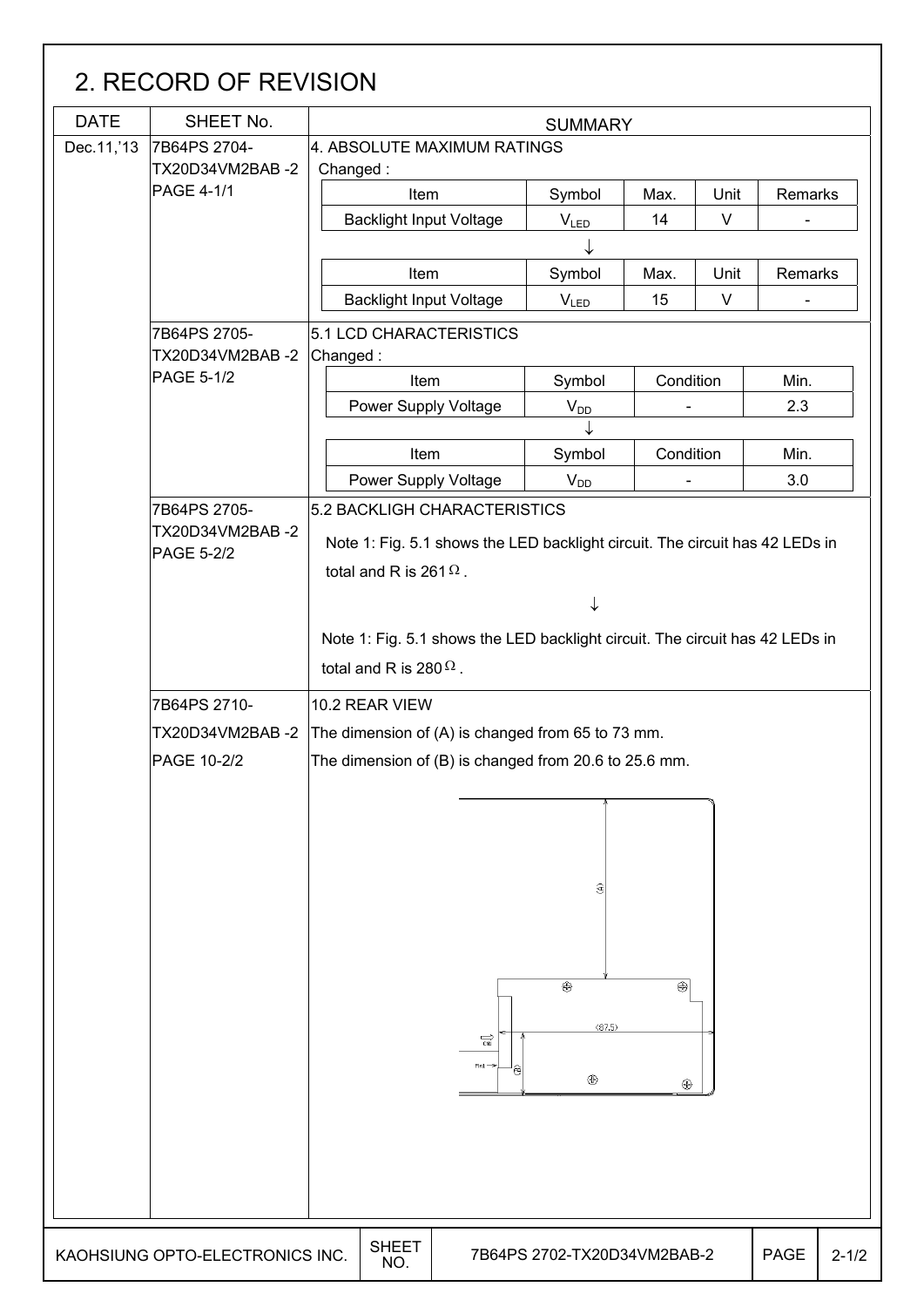# 2. RECORD OF REVISION

|             | 2. I LOUI D'UI I LE VIUIUI I                     |                                 |                                                                                                    |                                             |                                                                    |           |
|-------------|--------------------------------------------------|---------------------------------|----------------------------------------------------------------------------------------------------|---------------------------------------------|--------------------------------------------------------------------|-----------|
| <b>DATE</b> | SHEET No.                                        | <b>SUMMARY</b>                  |                                                                                                    |                                             |                                                                    |           |
| Dec.11,'13  | 7B64PS 2711-<br>TX20D34VM2BAB-2<br>Page 11 - 2/3 | Revised:<br>1/5<br>1/5<br>$3/5$ | 11.2 LCD APPEARANCE SPECIFICATION<br>$3/5$<br>$\downarrow^{1/5}$<br>Area $\bigoplus$<br>Area $(2)$ | $3/5$<br>1/5<br>1/5<br>3/5<br>$\rightarrow$ | $\downarrow^{1/5}$<br>Area $\circled{2}$<br>Area $\textcircled{1}$ |           |
|             | 7B64PS 2711-<br>TX20D34VM2BAB-2<br>Page 11 - 3/3 | 1/5                             | 11.2 LCD APPEARANCE SPECIFICATION<br>Removed: LED BACKLIGHT APPEARNCE                              | 1/5                                         |                                                                    |           |
|             |                                                  |                                 |                                                                                                    |                                             |                                                                    |           |
|             | KAOHSIUNG OPTO-ELECTRONICS INC.                  | <b>SHEET</b><br>NO.             |                                                                                                    | 7B64PS 2702-TX20D34VM2BAB-2                 | PAGE                                                               | $2 - 2/2$ |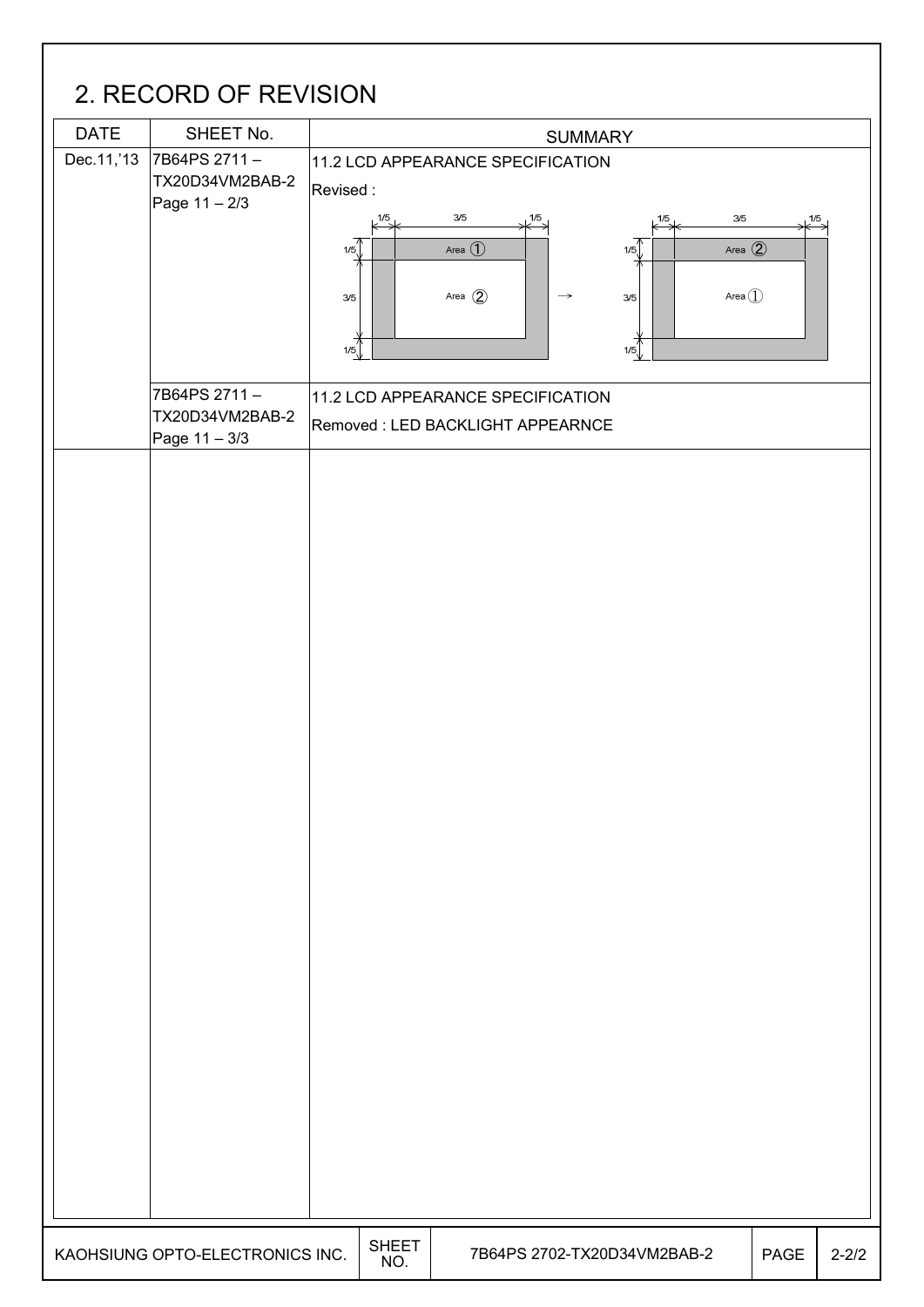## 3. GENERAL DATA

### 3.1 DISPLAY FEATURES

This module is a 8.0" WVGA of 16:9 format amorphous silicon TFT. The pixel format is vertical stripe and sub pixels are arranged as R(red), G(green), B(blue) sequentially. This display is RoHS compliant, and COG (chip on glass) technology and LED backlight are applied on this display.

| Part Name                      | TX20D34VM2BAB                                                                                            |
|--------------------------------|----------------------------------------------------------------------------------------------------------|
| <b>Module Dimensions</b>       | 189.0(W) mm x 120.0(H) mm x 7.5 (D) mm typ.                                                              |
| <b>LCD Active Area</b>         | 174.0(W) mm x104.4(H) mm                                                                                 |
| Dot Pitch                      | 0.0725RGB(W) mm x 0.2175 (H) mm                                                                          |
| Resolution                     | 800 x 3(RGB)(W) x 480(H) dots                                                                            |
| <b>Color Pixel Arrangement</b> | R, G, B Vertical stripe                                                                                  |
| LCD Type                       | Transmissive Color TFT; Normally White                                                                   |
| Display Type                   | <b>Active Matrix</b>                                                                                     |
| Number of Colors               | 262k Colors                                                                                              |
| <b>Backlight</b>               | 42 LEDs (3 series x 14)                                                                                  |
| Weight                         | 165 g                                                                                                    |
| Interface                      | LVDS 20 pins                                                                                             |
| Power Supply Voltage           | 3.3V for LCD; 12.0V for backlight.                                                                       |
| Power Consumption              | 0.5W for LCD; 2.0W for backlight.                                                                        |
| <b>Viewing Direction</b>       | 12 O'clock (without image inversion and least brightness change)<br>6 O'clock (contrast peak located at) |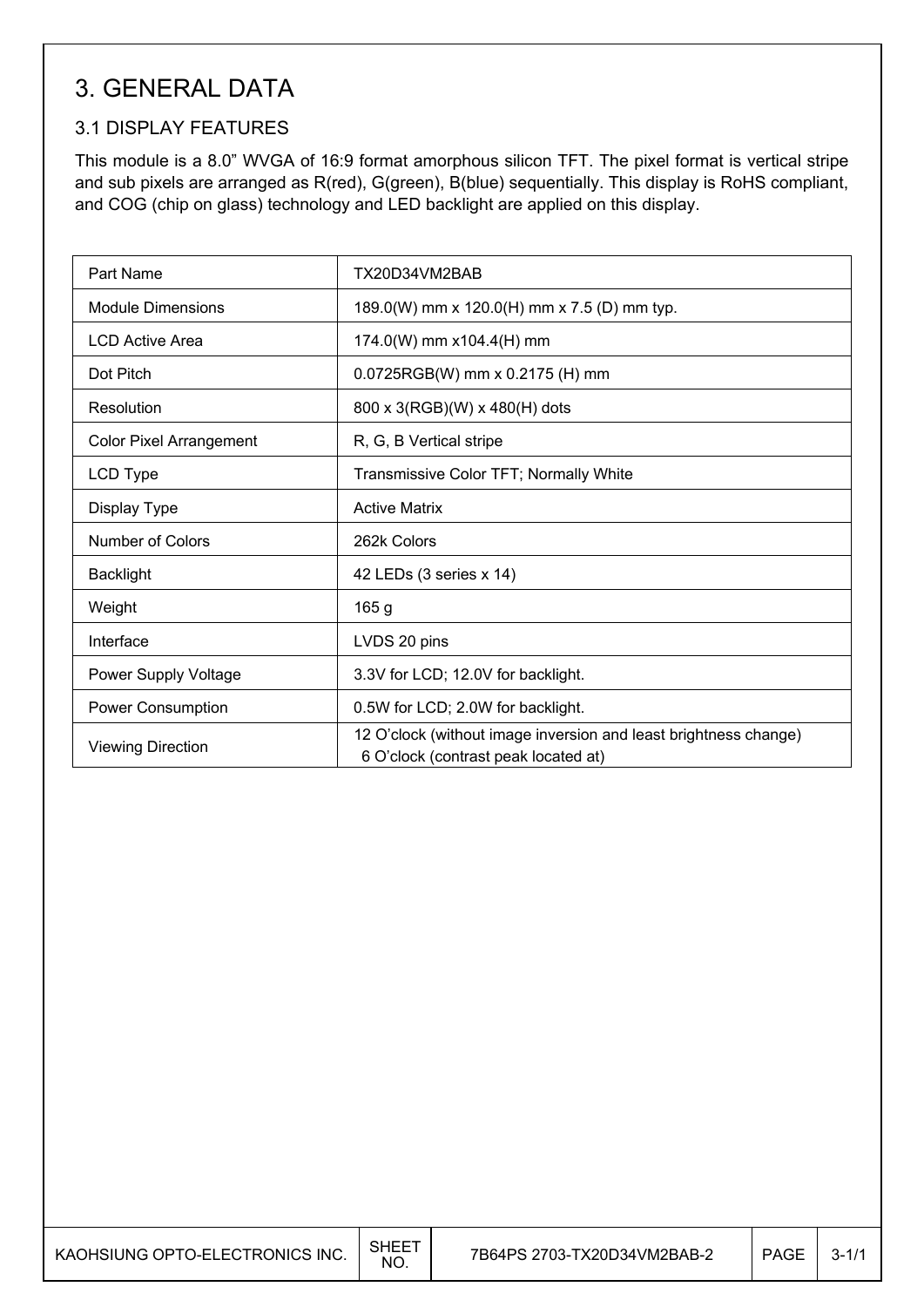## 4. ABSOLUTE MAXIMUM RATINGS

| Item                           | Symbol    | Min.                     | Max. | Unit         | Remarks                  |
|--------------------------------|-----------|--------------------------|------|--------------|--------------------------|
| <b>Supply Voltage</b>          | $V_{DD}$  | $-0.5$                   | 5.0  |              |                          |
| Input Voltage of Logic         | VI        | $-0.5$                   | 5.0  |              | Note 1                   |
| <b>Operating Temperature</b>   | Top       | $-30$                    | 80   | $^{\circ}$ C | Note 2                   |
| Storage Temperature            | Tst       | $-30$                    | 80   | $^{\circ}$ C | Note 2                   |
| <b>Backlight Input Voltage</b> | $V_{LED}$ | $\overline{\phantom{a}}$ | 15   | v            | $\overline{\phantom{a}}$ |

Note1: The rating is defined for the signal voltage of the interface such as CLK and pixel data pairs.

- Note 2: The maximum rating is defined as above based on the panel surface temperature, which might be different from ambient temperature after assembling the panel into the application. Moreover, some temperature-related phenomenon as below needed to be noticed:
	- Background color, contrast and response time would be different in temperatures other than  $25^{\circ}$ C.

- Operating under high temperature will shorten LED lifetime.

| KAOHSIUNG OPTO-ELECTRONICS INC. | <b>SHEET</b><br>NO. | 7B64PS 2704-TX20D34VM2BAB-2 | <b>PAGE</b> | $4 - 1/1$ |
|---------------------------------|---------------------|-----------------------------|-------------|-----------|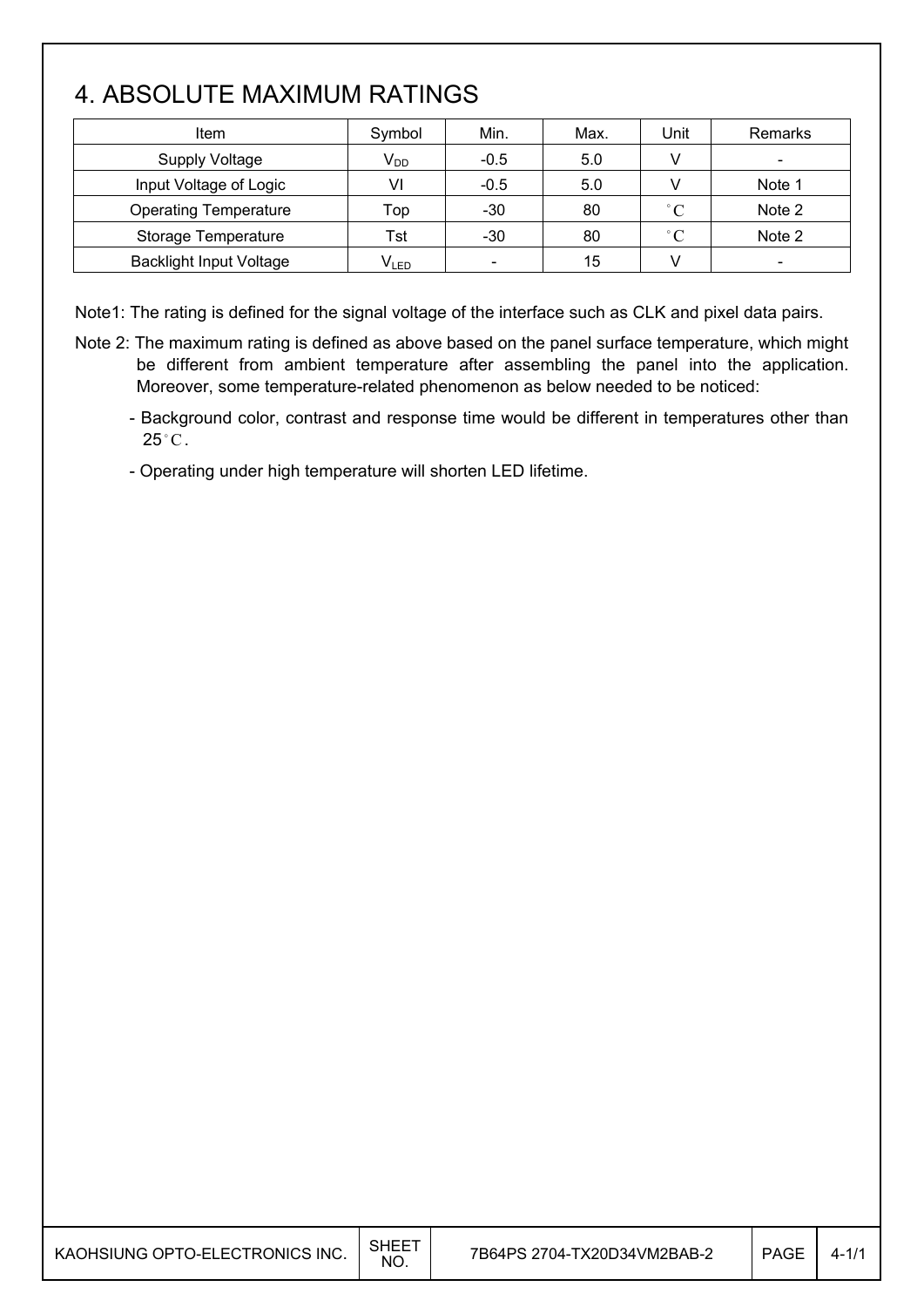# 5. ELECTRICAL CHARACTERISTICS

#### 5.1 LCD CHARACTERISTICS

| 5.1<br>- LUD UHARAUTERISTIUS<br>$T_a = 25$ °C, Vss = 0V |                        |                                |                          |                          |        |            |            |
|---------------------------------------------------------|------------------------|--------------------------------|--------------------------|--------------------------|--------|------------|------------|
| Item                                                    | Symbol                 | Condition                      | Min.                     | Typ.                     | Max.   | Unit       | Remarks    |
| Power Supply Voltage                                    | $V_{DD}$               | $\overline{\phantom{a}}$       | 3.0                      | 3.3                      | 3.6    | V          |            |
| Input Voltage of Logic                                  |                        | $V_{\text{IH}}$                | $\overline{\phantom{0}}$ | $\overline{\phantom{a}}$ | $+100$ |            | Note 1     |
|                                                         | $V_1$                  | $V_{IL}$                       | $-100$                   |                          |        | mV         |            |
| Power Supply Current                                    | <b>I</b> <sub>DD</sub> | $V_{DD}$ - $V_{SS}$<br>$=3.3V$ |                          | 150                      | 180    | mA         | Note $2,3$ |
| <b>Vsync Frequency</b>                                  |                        | $\overline{\phantom{a}}$       |                          | 60                       | 65     | Hz         |            |
| <b>Hsync Frequency</b>                                  | $J_H$                  | $\overline{\phantom{a}}$       | 29.7                     | 31.6                     | 36.7   | <b>KHz</b> | Note 4     |
| <b>DCLK Frequency</b>                                   | CLK                    | $\overline{\phantom{a}}$       | 25                       | 33.3                     | 40     | <b>MHz</b> |            |

#### Note 1: VCM=+1.2V

VCM is common mode voltage of LVDS transmitter/receiver. The input terminal of LVDS transmitter is terminated with  $100\Omega$ .



Note 2: An all black check pattern is used when measuring  $I_{DD}$ .  $f_v$  is set to 60Hz.



Note 3: 0.315A fuse is applied in the module for  $I_{DD}$ . For display activation and protection purpose, power supply is recommended larger than 1.0A to start the display and break fuse once any short circuit occurred.

Note 4: For LVDS transmitter input.

| KAOHSIUNG OPTO-ELECTRONICS INC. | SHEET<br>NO. | 7B64PS 2705-TX20D34VM2BAB-2 | <b>PAGE</b> | $5 - 1/2$ |
|---------------------------------|--------------|-----------------------------|-------------|-----------|
|                                 |              |                             |             |           |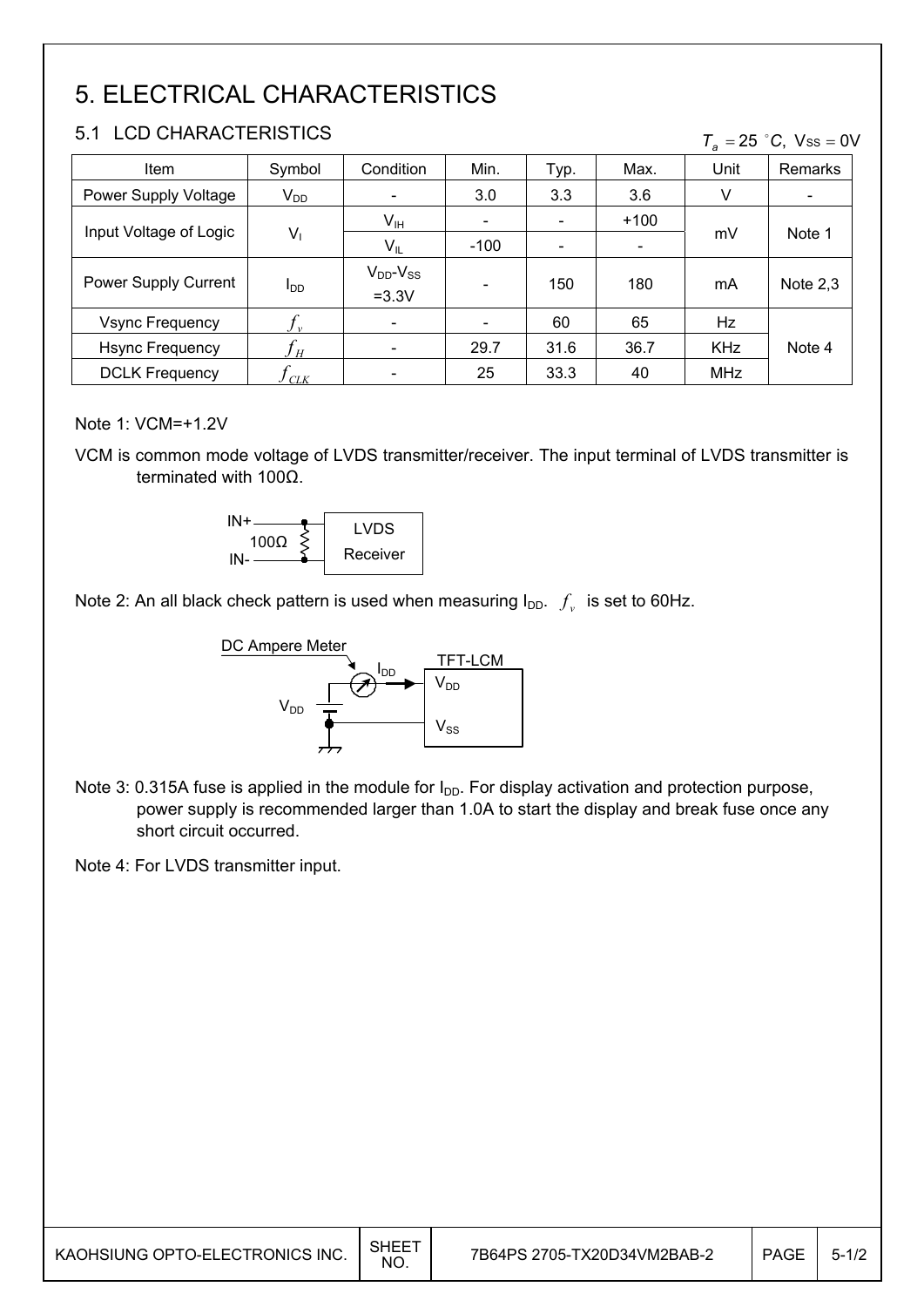|  | 5.2 BACKLIGHT CHARACTERISTICS |
|--|-------------------------------|
|  |                               |

| Item                       | Symbol      | Condition             | Min. | Typ. | Max. | Unit | Remarks                  |
|----------------------------|-------------|-----------------------|------|------|------|------|--------------------------|
| LED Input Voltage          | V∟ED        | <b>Backlight Unit</b> | 11.5 | 12.0 | 12.5 |      | Note 1                   |
| <b>LED Forward Current</b> | <b>ILED</b> | <b>Backlight Unit</b> |      | 168  |      | mA   | $\overline{\phantom{a}}$ |
| LED Lifetime               | $\sim$      | 168 mA                |      | 50K  |      | hrs  | Note $2,3$               |

Note 1: Fig. 5.1 shows the LED backlight circuit. The circuit has 42 LEDs in total and R is 280  $\Omega$ .

Note 2: The estimated lifetime is specified as the time to reduce 50% brightness by applying 168 mA at  $25^{\circ}$ C.



Fig 5.1

Note 3: By applying different I<sub>LED</sub>, the estimated brightness and LED life time curves are shown as Fig 5.2 and Fig 5.3 for various environment use.



 $T_a = 25$  °C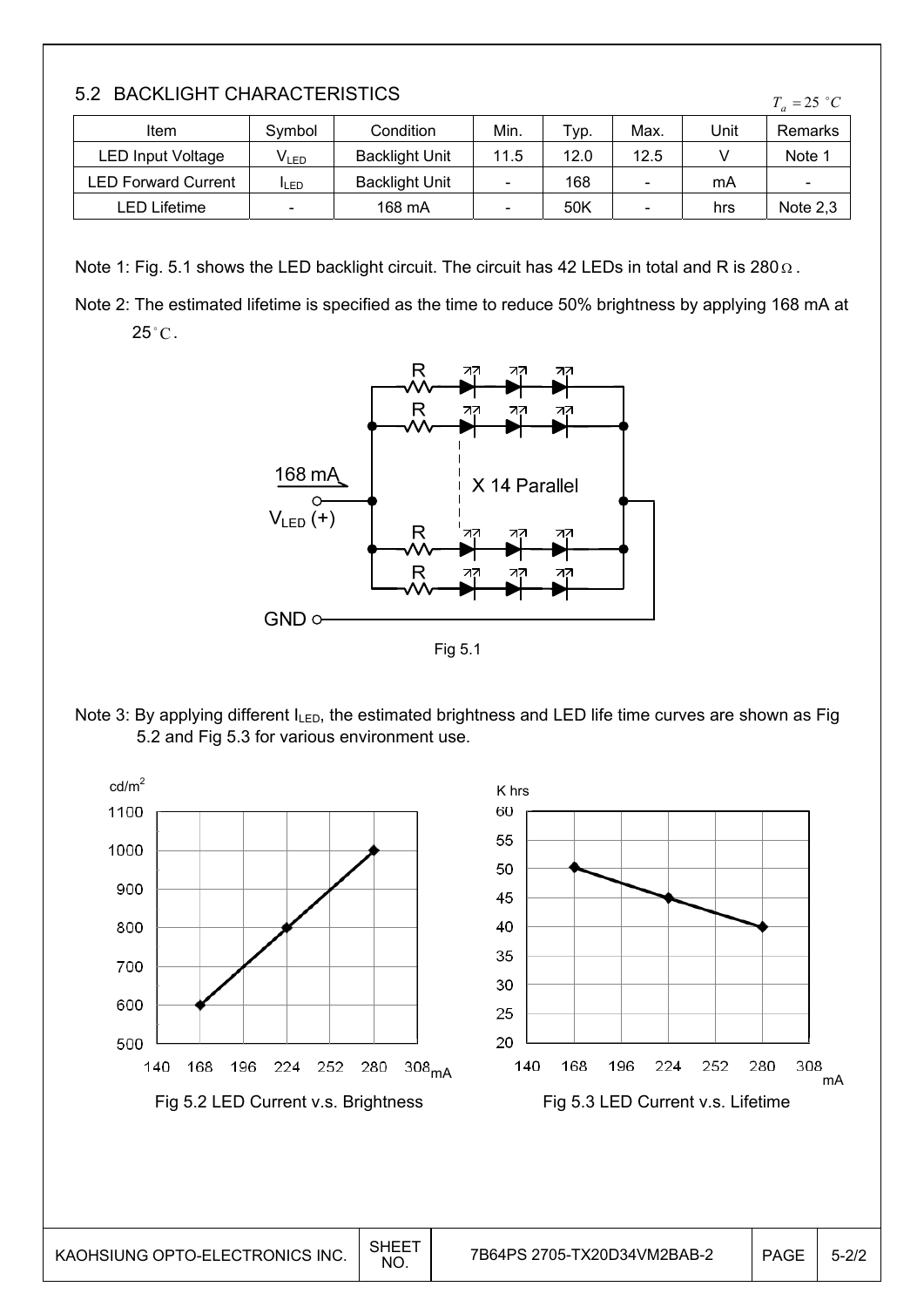## 6. OPTICAL CHARACTERISTICS

The optical characteristics are measured based on the conditions as below:

- Supplying the signals and voltages defined in the section of electrical characteristics.
- The ambient temperature is 25 $^{\circ}$ C.

- In the dark room around 500~1000 lx, the equipment has been set for the measurements as shown in Fig 6.1.

|                                     |             |             |                                        |      |                |                          | $T_a = 25$ °C, $f_v = 60$ Hz, $V_{DD} = 3.3$ V |         |
|-------------------------------------|-------------|-------------|----------------------------------------|------|----------------|--------------------------|------------------------------------------------|---------|
| Item                                |             | Symbol      | Condition                              | Min. | Typ.           | Max.                     | Unit                                           | Remarks |
| <b>Brightness of White</b>          |             |             |                                        | 500  | 600            | $\blacksquare$           | cd/m <sup>2</sup>                              | Note 1  |
| <b>Brightness Uniformity</b>        |             |             | $I_{LED}$ = 168mA                      | 70   | $\blacksquare$ | $\overline{\phantom{a}}$ | $\%$                                           | Note 2  |
| <b>Contrast Ratio</b>               |             | <b>CR</b>   | $\phi = 0^\circ$ , $\theta = 0^\circ$  | 300  | 600            | $\blacksquare$           | $\blacksquare$                                 | Note 3  |
| Response Time<br>(Rising + Falling) |             | $Tr + Tf$   | $\phi = 0^{\circ}, \theta = 0^{\circ}$ |      | 20             |                          | ms                                             | Note 4  |
| NTSC Ratio                          |             |             | $\phi = 0^\circ$ , $\theta = 0^\circ$  |      | 60             |                          | $\%$                                           |         |
|                                     |             | $\theta$ x  | $\phi = 0^\circ$ , CR $\geq 10$        | 60   | 80             |                          |                                                |         |
|                                     |             |             | $\phi = 180^\circ$ , CR $\geq 10$      | 60   | 80             |                          |                                                |         |
| <b>Viewing Angle</b>                |             | $\theta$ y  | $\phi = 90^{\circ}$ , CR $\geq 10$     | 50   | 60             |                          | Degree                                         | Note 5  |
|                                     |             | $\theta$ y' | $\phi = 270^\circ$ , CR $\geq 10$      | 70   | 80             |                          |                                                |         |
|                                     |             | X           |                                        | 0.59 | 0.64           | 0.69                     |                                                |         |
|                                     | Red         | Y           |                                        | 0.29 | 0.34           | 0.39                     |                                                |         |
|                                     |             | X           |                                        | 0.31 | 0.36           | 0.41                     |                                                |         |
| Color                               | Green       | Y           |                                        | 0.53 | 0.58           | 0.63                     |                                                |         |
| Chromaticity                        |             | X           | $\phi = 0^{\circ}, \theta = 0^{\circ}$ | 0.09 | 0.14           | 0.19                     | Note 6                                         | Note 6  |
|                                     | <b>Blue</b> | Y           |                                        | 0.03 | 0.08           | 0.13                     |                                                |         |
|                                     |             | X           |                                        | 0.24 | 0.29           | 0.34                     |                                                |         |
|                                     | White       | Y           |                                        | 0.26 | 0.31           | 0.36                     |                                                |         |

Note 1: The brightness is measured from 9 point average value of the panel, P5 in Fig. 6.2, for the typical value.

Note 2: The brightness uniformity is calculated by the equation as below:

Brightness uniformity = 
$$
\frac{\text{Min.}_{\text{Brightness}}}{\text{Max.}_{\text{Brightness}}}
$$
 X100%

, which is based on the brightness values of the 9 points measured by BM-5 as shown in Fig. 6.2.

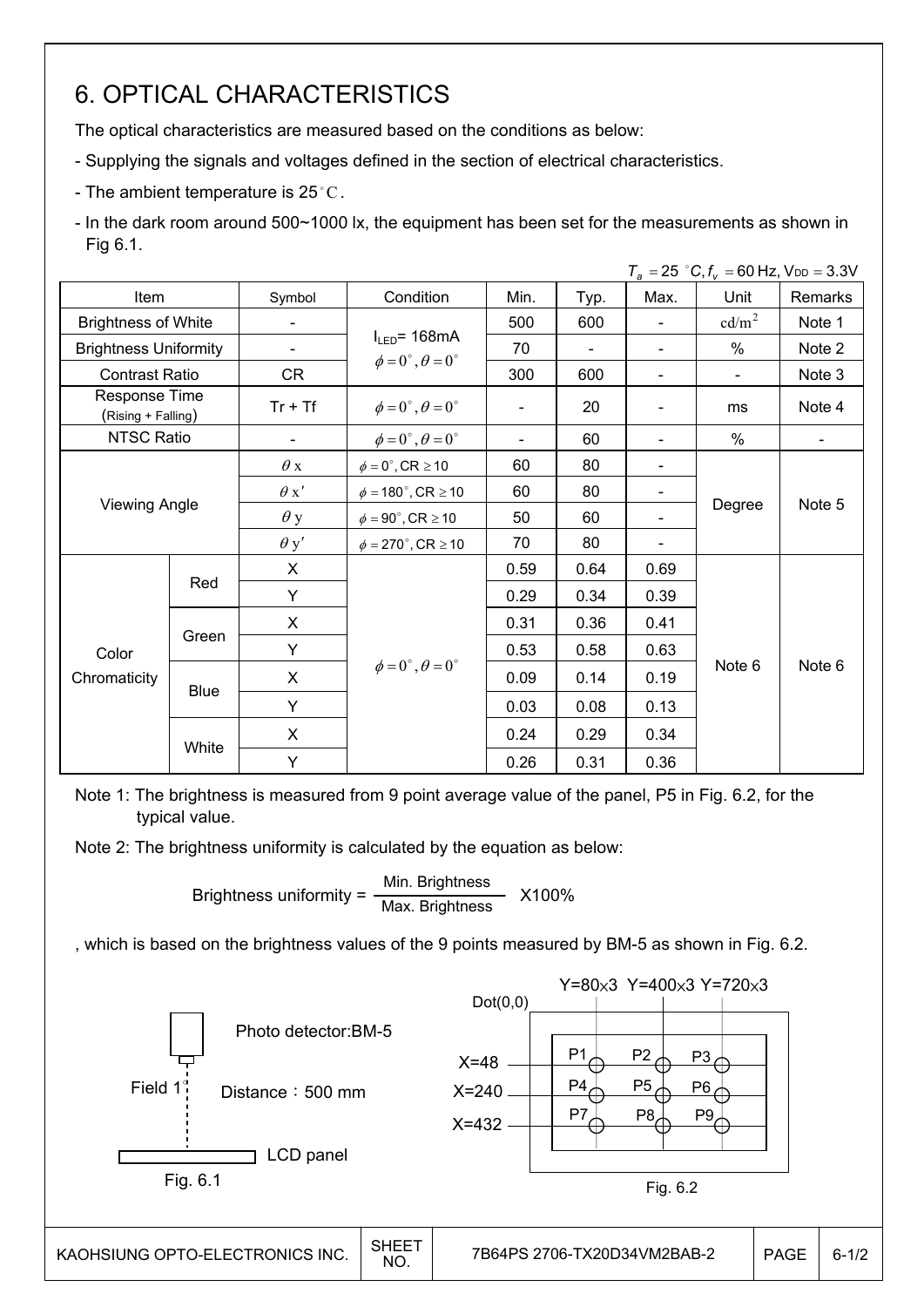Note 3: The Contrast ratio is measured from the center point of the panel, P5, and defined as the following equation:

 $CR =$  Brightness of White Brightness of Black

Note 4: The definition of response time is shown in Fig. 6.3. The rising time is the period from 90% brightness to 10% brightness when the data is from white to black. Oppositely, falling time is the period from 10% brightness rising to 90% brightness.



Note 5: The definition of viewing angle is shown in Fig. 6.4. Angle  $\phi$  is used to represent viewing directions, for instance,  $\phi = 270^\circ$  means 6 o'clock, and  $\phi = 0^\circ$  means 3 o'clock. Moreover, angle  $\theta$  is used to represent viewing angles from axis Z toward plane XY.

 The viewing direction of this display is 12 o'clock, which means that a photograph with gray scale would not be reversed in color and the brightness change would be less from this direction. However, the best contrast peak would be located at 6 o'clock.



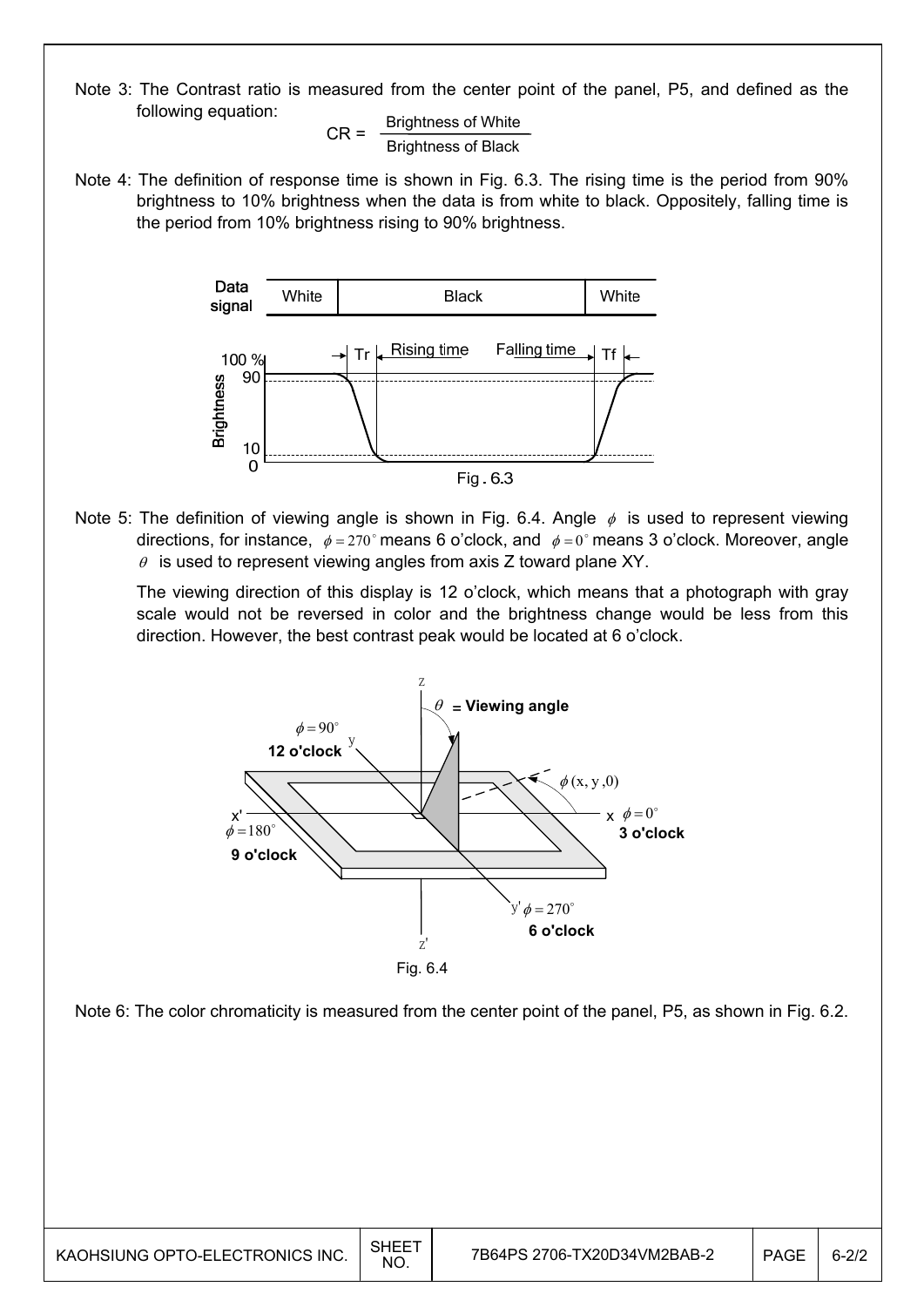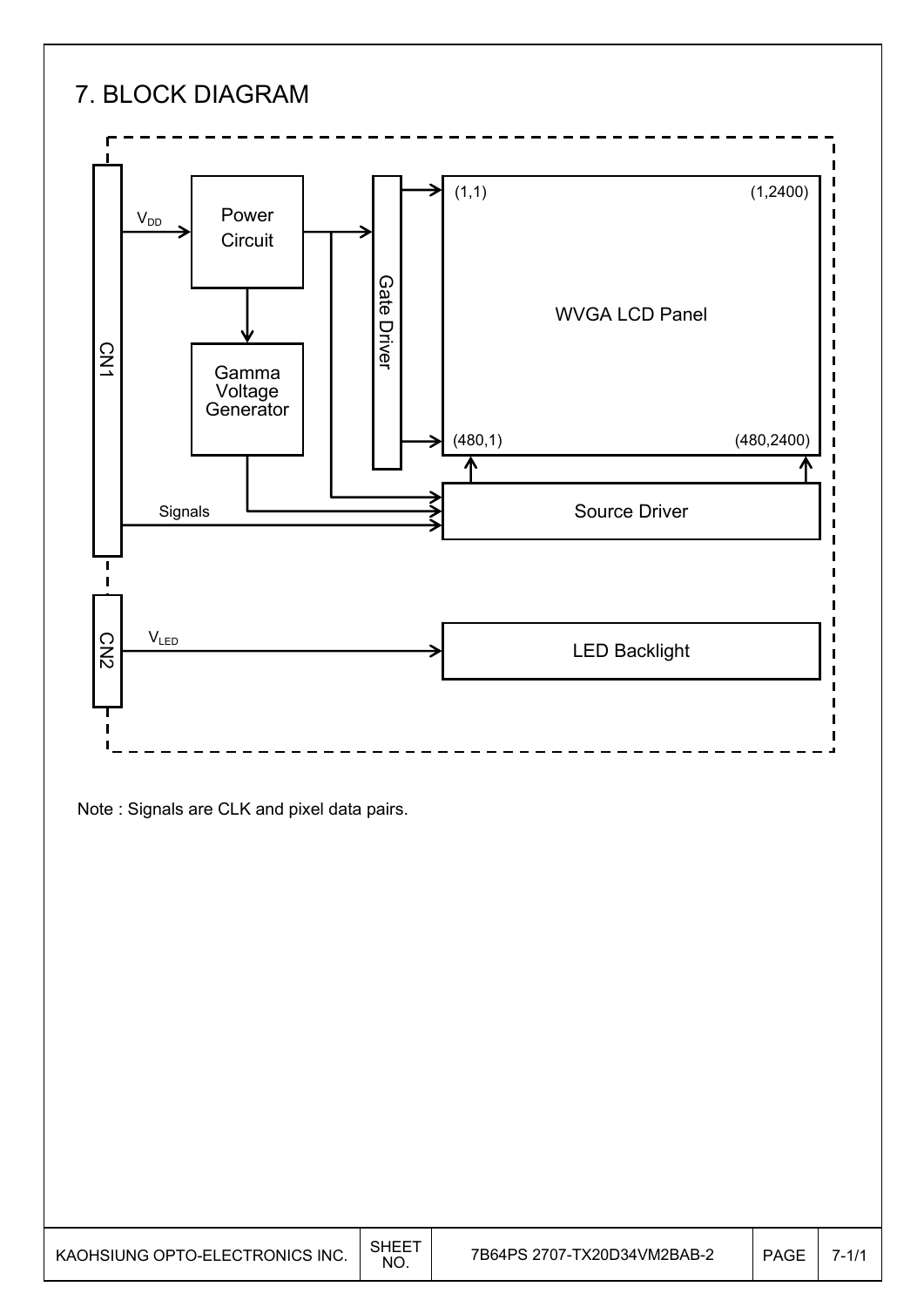## 8. RELIABILITY TESTS

| <b>Test Item</b>               | Condition                                                                                                                            |                                                           |  |
|--------------------------------|--------------------------------------------------------------------------------------------------------------------------------------|-----------------------------------------------------------|--|
| <b>High Temperature</b>        | 1) Operating<br>2) 80 $^{\circ}$ C                                                                                                   | 240 hrs                                                   |  |
| Low Temperature                | 1) Operating<br>2) -30 $^{\circ}$ C                                                                                                  | 240 hrs                                                   |  |
| <b>High Temperature</b>        | 1) Storage<br>2) 80 $^{\circ}$ C                                                                                                     | 240 hrs                                                   |  |
| Low Temperature                | 1) Storage<br>2) -30 $^{\circ}$ C                                                                                                    | 240 hrs                                                   |  |
| <b>Heat Cycle</b>              | 1) Operating<br>2) $-20$ °C $-70$ °C<br>3) 3hrs~1hr~3hrs                                                                             | 240 hrs                                                   |  |
| <b>Thermal Shock</b>           | 1) Non-Operating<br>2) -35 $^{\circ}$ C $\leftrightarrow$ 85 $^{\circ}$ C<br>3) 0.5 hr ↔ 0.5 hr                                      | 240 hrs                                                   |  |
| High Temperature &<br>Humidity | 1) Operating<br>2) 40°C & 85%RH<br>3) Without condensation<br>(Note4)                                                                | 240 hrs                                                   |  |
| Vibration                      | 1) Non-Operating<br>2) 20~200 Hz<br>3) 2G<br>4) X, Y, and Z directions                                                               | 1 hr for each direction                                   |  |
| <b>Mechanical Shock</b>        | 1) Non-Operating<br>2) 10 ms<br>3) 50G<br>4) $\pm X, \pm Y$ and $\pm Z$ directions                                                   | Once for each direction                                   |  |
| <b>ESD</b>                     | 1) Operating<br>2) Tip: 150 pF, 330 $\Omega$<br>3) Air discharge for glass: ± 8KV<br>4) Contact discharge for metal frame: $\pm$ 8KV | 1) Glass: 9 points<br>2) Metal frame: 8 points<br>(Note3) |  |

Note 1: Display functionalities are inspected under the conditions defined in the specification after the reliability tests.

- Note 2: The display is not guaranteed for use in corrosive gas environments.
- Note 3: All pins of LCD interface (CN1) have been tested by  $\pm$  100V contact discharge of ESD under non-operating condition.
- Note 4: Under the condition of high temperature & humidity, if the temperature is higher than 40 $\degree$ C, the humidity needs to be reduced as Fig. 8.1 shown.

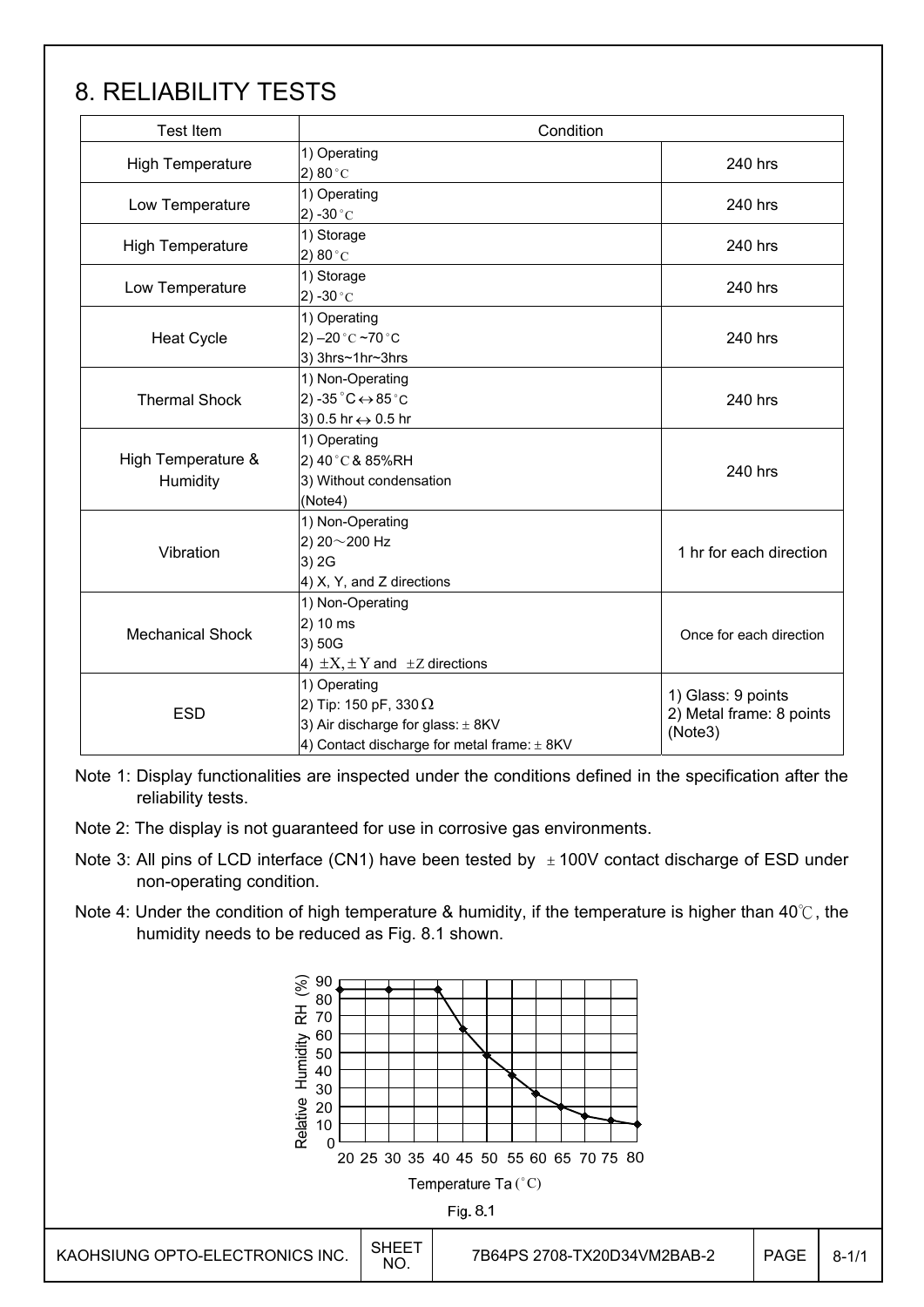## 9. LCD INTERFACE

### 9.1 INTERFACE PIN CONNECTIONS

The display interface connector (CN1) is FI-SEB20P-HF13E-E1500 made by JAE and pin assignment is as below:

| Pin No.        | Signal            | Signal                 | Pin No. | Signal    | Signal             |
|----------------|-------------------|------------------------|---------|-----------|--------------------|
| 1              | $V_{DD}$          |                        | 11      | $IN2-$    |                    |
| $\overline{2}$ | $V_{DD}$          | Power Supply for Logic | 12      | $IN2+$    | B2~B5, DE          |
| 3              | $V_{SS}$          |                        | 13      | $V_{SS}$  | <b>GND</b>         |
| $\overline{4}$ | $V_{SS}$          | <b>GND</b>             | 14      | CLK IN-   |                    |
| 5              | IN <sub>0</sub> - |                        | 15      | CLK IN+   | <b>Pixel Clock</b> |
| 6              | $INO+$            | R0~R5, G0              | 16      | $V_{SS}$  | <b>GND</b>         |
| $\overline{7}$ | $V_{SS}$          | <b>GND</b>             | 17      | <b>NC</b> | No Connection      |
| 8              | $IN1-$            |                        | 18      | <b>NC</b> | No Connection      |
| 9              | $IN1+$            | G1~G5, B0~B1           | 19      | <b>NC</b> | No Connection      |
| 10             | $V_{SS}$          | <b>GND</b>             | 20      | <b>TP</b> | Note 2             |

Note 1: IN n- and IN n+ (n=0, 1, 2), CLK IN- and CLK IN+ should be wired by twist-pairs or side-by-side FPC patterns, respectively.

Note 2: Pin 20 is for internal test only, please keep it open.

The backlight interface connector is BHR-03VS-1 made by JST, and pin assignment of backlight is as below:

| Pin No. | Signal             | Level                    | Function             |
|---------|--------------------|--------------------------|----------------------|
|         | $V_{LED}$ +        | $\overline{\phantom{a}}$ | Power Supply for LED |
|         | <b>NC</b>          | $\overline{\phantom{a}}$ | No connection        |
|         | V <sub>LED</sub> - | $\overline{\phantom{a}}$ | GND                  |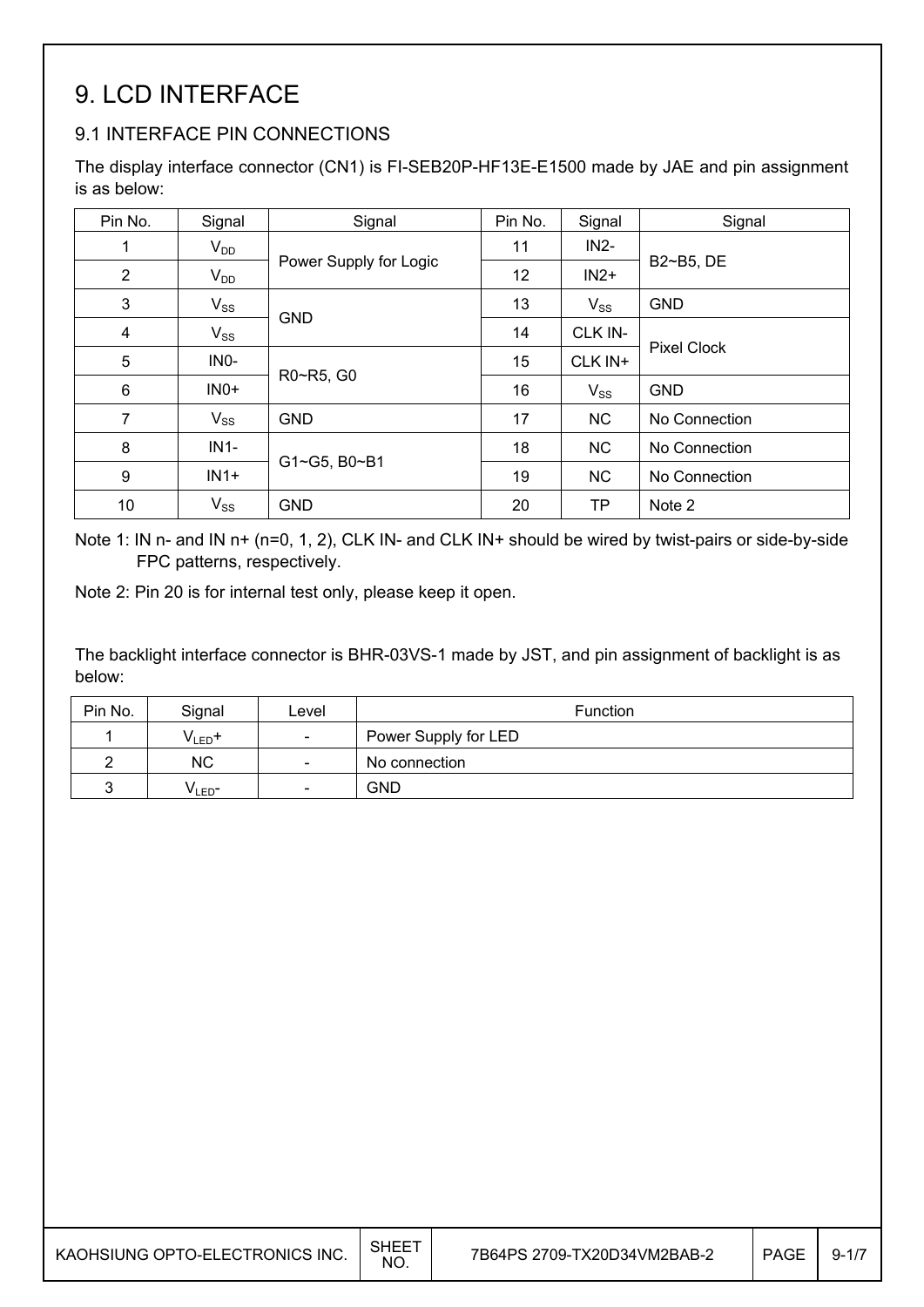#### 9.2 LVDS INTERFACE

| Machine Side                                                                                |                                                           | CN <sub>1</sub><br>(interface)                         | <b>TFT-LCD Side</b>                                                                                                            |
|---------------------------------------------------------------------------------------------|-----------------------------------------------------------|--------------------------------------------------------|--------------------------------------------------------------------------------------------------------------------------------|
| Controll<br>7 TA0-6<br>R0-R5,G0<br>7 TB0-6<br>G1-G5, B0, B1<br>7 TC0-6<br>B2-B5, NA, NA, DE | $\mathbf{2}$<br>THC63LVDM83R<br>Parallel-to-<br>LVDS<br>匡 | 1)<br>$INO+$<br>INO-<br>$IN1+$<br>IN1<br>$IN2+$<br>IN2 | 3)<br>THC63LVDF84B<br><b>RA0-6</b><br>Parallel-to-<br>LVDS<br><b>RB0-6</b><br>RC0-6<br><b>LCD Panel</b><br>RD0-6<br>controller |
| DCLK IN<br><b>CK</b>                                                                        | <b>PLL</b>                                                | CLK IN+<br>CLK IN-                                     | <b>DCLK OUT</b><br><b>PLL</b>                                                                                                  |

- Note 1: LVDS cable impedance should be 100 ohms per signal line when each 2-lines (+, -) is used in differential mode.
- Note 2: The recommended transmitter, THC63LVDM83R, is made by Thine or equivalent, which is not contained in the module.
- Note 3: The receiver built-in the module is THC63LVDF84B made by Thine.

#### 9.3 LVDS DATA FORMAT



DE: Display Enable NA: Not Available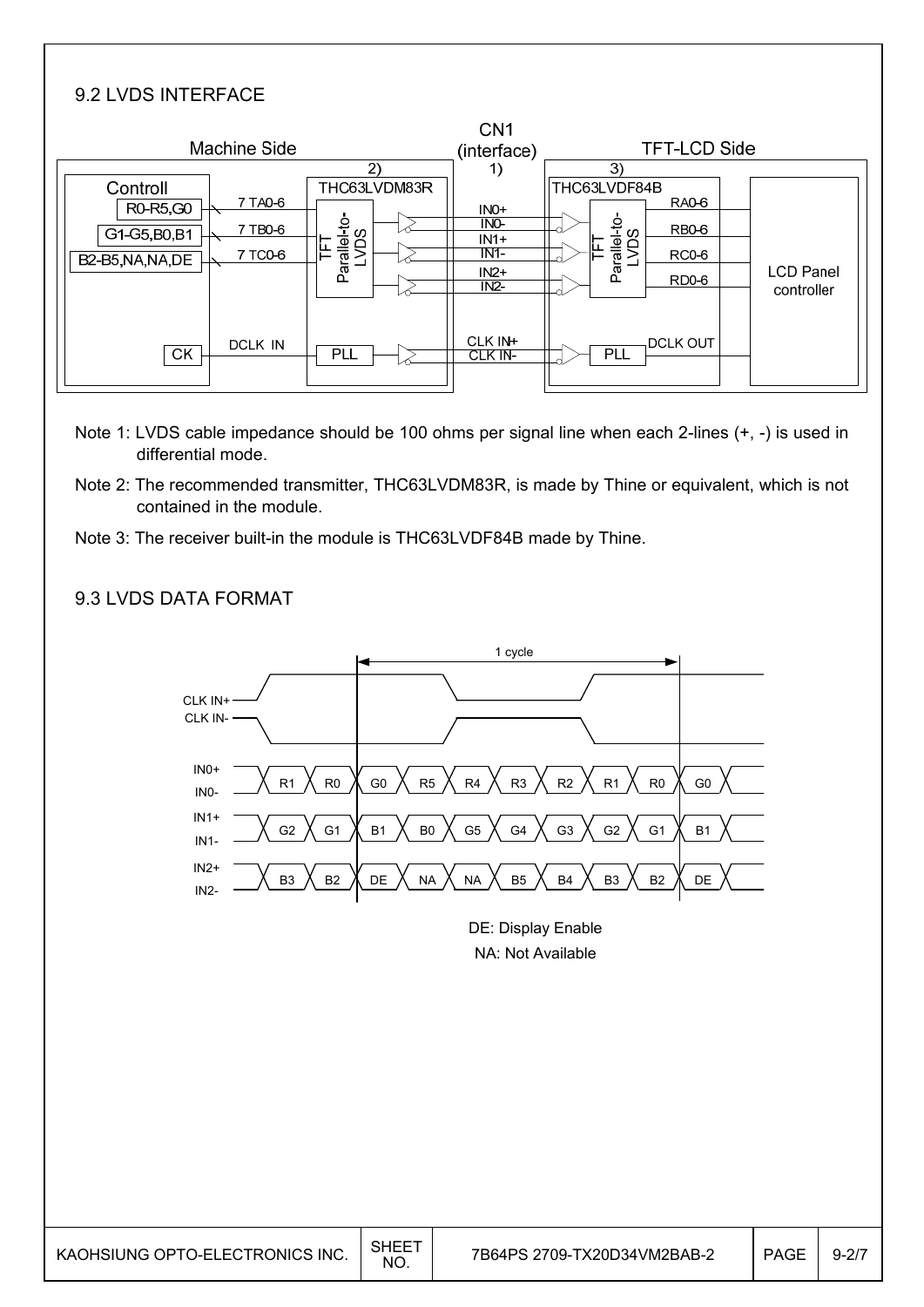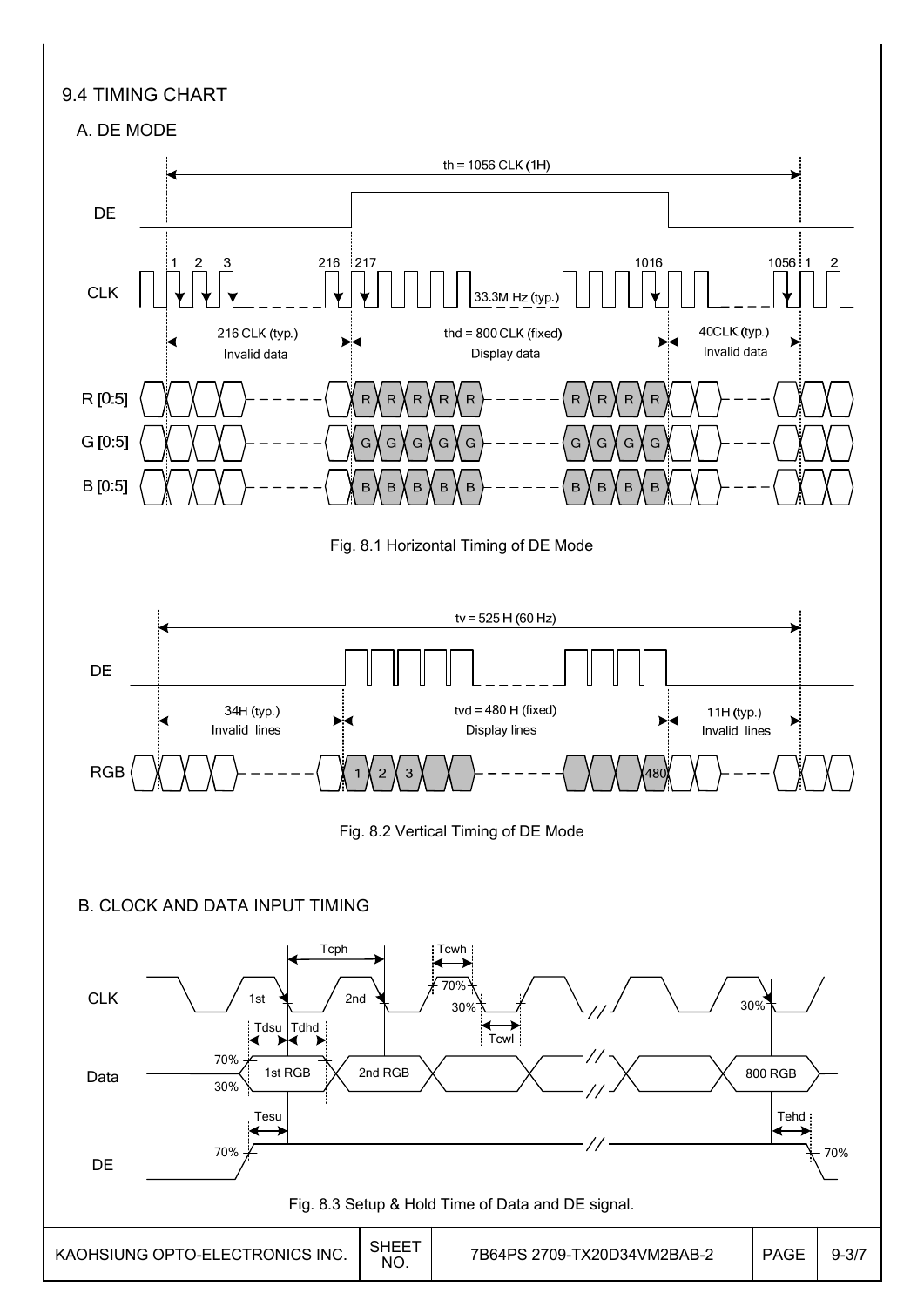### 9.5 TIMING TABLE

The column of timing sets including minimum, typical, and maximum as below are based on the best optical performance, frame frequency (Vsync) = 60 Hz to define.

#### A. DE MODE

|            | Item                 | Symbol | Min. | Typ. | Max. | Unit       |
|------------|----------------------|--------|------|------|------|------------|
|            | <b>CLK Frequency</b> | fclk   | 25   | 33.3 | 40   | M Hz       |
| Horizontal | Display Data         | thd    | 800  | 800  | 800  |            |
|            | Cycle Time           | th     | 841  | 1056 | 1088 | <b>CLK</b> |
|            | Display Data         | tvd    | 480  | 480  | 480  |            |
| Vertical   | Cycle Time           | tv     | 495  | 525  | 610  | Н          |

#### B. CLOCK AND DATA INPUT TIMING

| Item       |                  | Symbol      | Min. | Typ.                         | Max.                     | Unit |
|------------|------------------|-------------|------|------------------------------|--------------------------|------|
|            | Duty             | Tcwh        | 40   | 50                           | 60                       | %    |
| <b>CLK</b> | Cycle Time       | Tcph        |      | 30                           | -                        |      |
|            | Setup Time       | Tvsu        | 5    | $\overline{\phantom{a}}$     | -                        |      |
| Vsync      | <b>Hold Time</b> | Tvhd        | 5    | $\overline{\phantom{a}}$     | $\overline{\phantom{a}}$ |      |
|            | Setup Time       | Thsu        | 5    | $\overline{\phantom{a}}$     | -                        |      |
| Hsync      | <b>Hold Time</b> | Thhd        | 5    | $\qquad \qquad \blacksquare$ |                          | ns   |
|            | Setup Time       | Tdsu        | 5    | $\overline{\phantom{a}}$     | $\overline{\phantom{0}}$ |      |
| Data       | <b>Hold Time</b> | <b>Tdhd</b> | 5    | $\overline{\phantom{a}}$     | -                        |      |
|            | Setup Time       | Tesu        | 5    | $\qquad \qquad \blacksquare$ | $\overline{\phantom{0}}$ |      |
| <b>DE</b>  | <b>Hold Time</b> | Tehd        | 5    | $\overline{\phantom{a}}$     | $\overline{\phantom{a}}$ |      |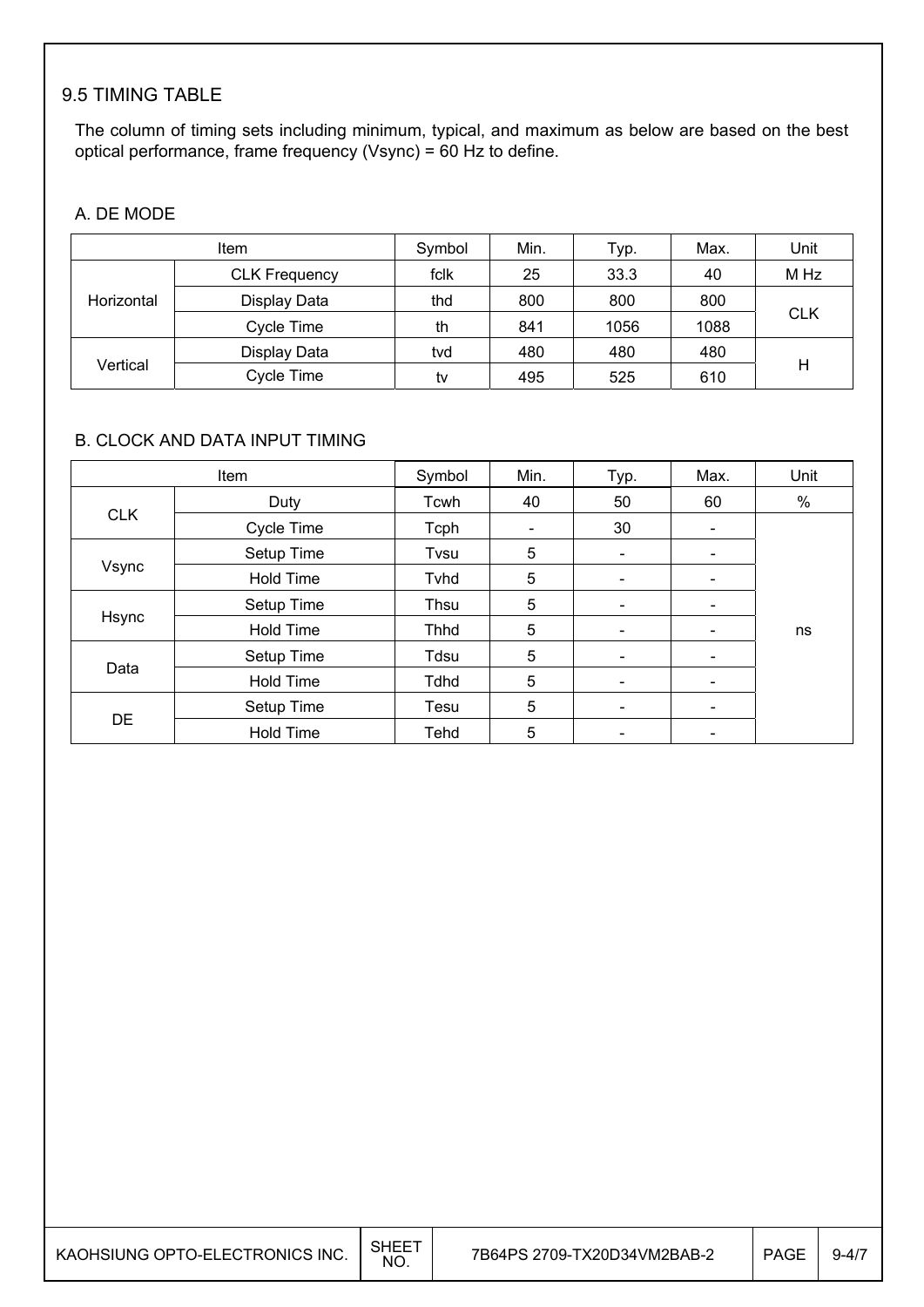### 9.6 LVDS RECEIVER TIMING



RinX= (RinX+)-(RinX-) (X=0, 1, 2)

| <b>Item</b> |                   | Symbol           | Min.                           | Typ.                     | Max.                           | Unit       |
|-------------|-------------------|------------------|--------------------------------|--------------------------|--------------------------------|------------|
| <b>CLK</b>  | Cycle frequency   | $1/t$ CLK        | 25                             | 33.3                     | 40                             | <b>MHz</b> |
|             | 0 data position   | tRP0             | 1/7* $t_{CLK}$ -0.49           | 1/7* t <sub>CLK</sub>    | $1/7$ * t <sub>CLK</sub> +0.49 |            |
|             | 1st data position | tRP1             | $-0.49$                        | $\mathbf{0}$             | $+0.49$                        |            |
|             | 2nd data position | tRP2             | 6/7* $t_{C1K}$ -0.49           | 6/7* t <sub>CLK</sub>    | 6/7* $t_{CLK}$ +0.49           |            |
| <b>RinX</b> | 3rd data position | t <sub>RP3</sub> | 5/7* $t_{CLK}$ -0.49           | 5/7* t <sub>CLK</sub>    | 5/7* $t_{CLK}$ +0.49           | ns         |
| $(X=0,1,2)$ | 4th data position | tRP4             | 4/7* $t_{CLK}$ -0.49           | 4/7* t <sub>CLK</sub>    | 4/7* $t_{CLK}$ +0.49           |            |
|             | 5th data position | tRP5             | $3/7$ * t <sub>CLK</sub> -0.49 | 3/7* t <sub>CLK</sub>    | $3/7$ * t <sub>CLK</sub> +0.49 |            |
|             | 6th data position | tRP6             | $2/7$ * t <sub>CLK</sub> -0.49 | $2/7^*$ t <sub>CLK</sub> | $2/7$ * t <sub>CLK</sub> +0.49 |            |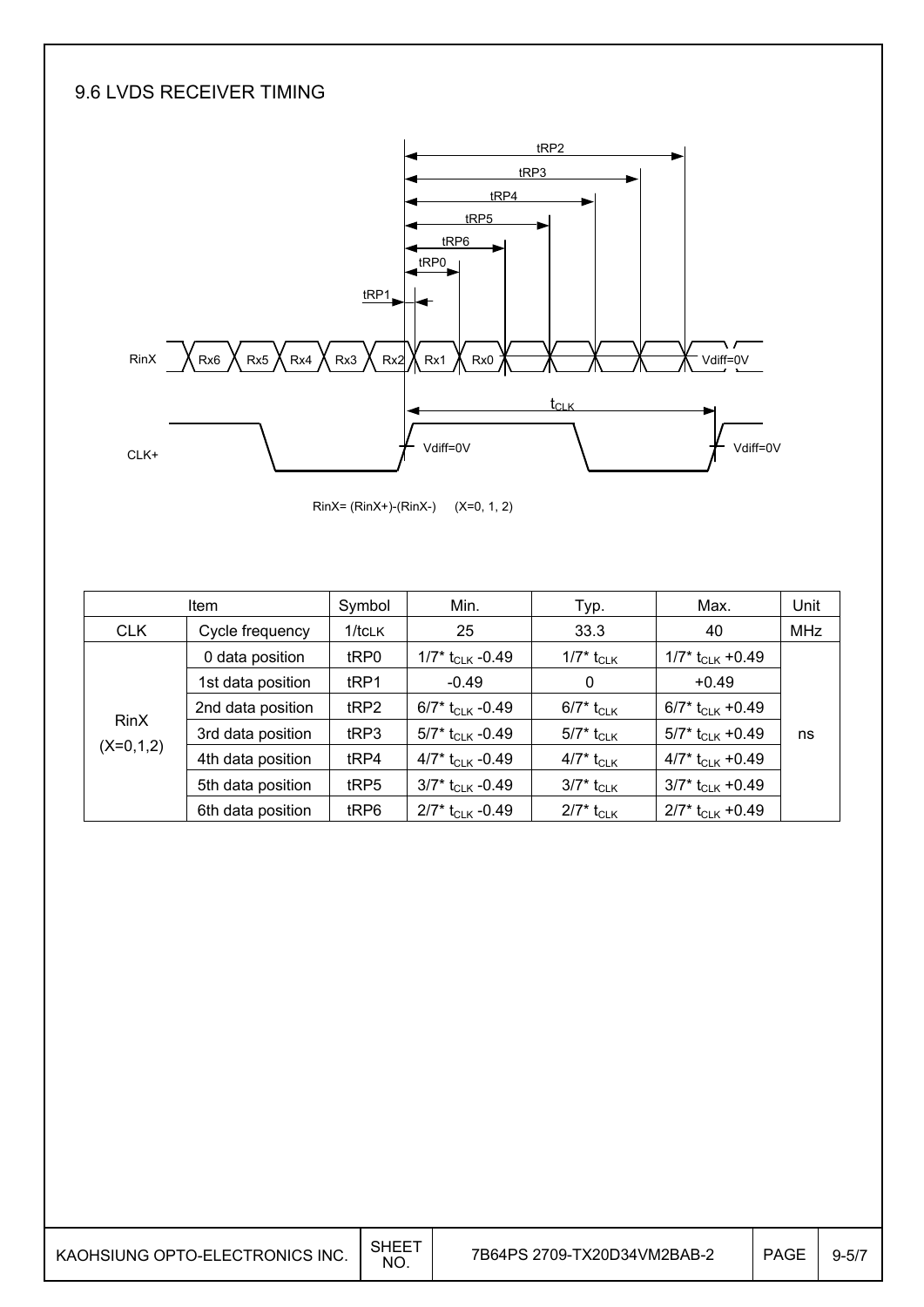## 9.7 POWER SEQUENCE Note 1  $0.7V_{\text{DE}}$  $V_{DD}$ Signals  $5.3V_{DD}$ **Backlight** -<br>0.3V<sub>LED</sub> Note 2



- Note 1: In order to avoid any damages,  $V_{DD}$  has to be applied before all other signals. The opposite is true for power off where  $V_{DD}$  has to be remained on until all other signals have been switch off. The recommended time period is 1 second. Hot plugging might cause display damage due to incorrect power sequence, please pay attention on interface connecting before power on.
- Note 2: In order to avoid showing uncompleted patterns in transient state. It is recommended that switching the backlight on is delayed for 1 second after the signals have been applied. The opposite is true for power off where the backlight has to be switched off 1 second before the signals are removed.

| KAOHSIUNG OPTO-ELECTRONICS INC. | <b>SHEET</b><br>NO. | 7B64PS 2709-TX20D34VM2BAB-2 | <b>PAGE</b> | $9 - 6/7$ |
|---------------------------------|---------------------|-----------------------------|-------------|-----------|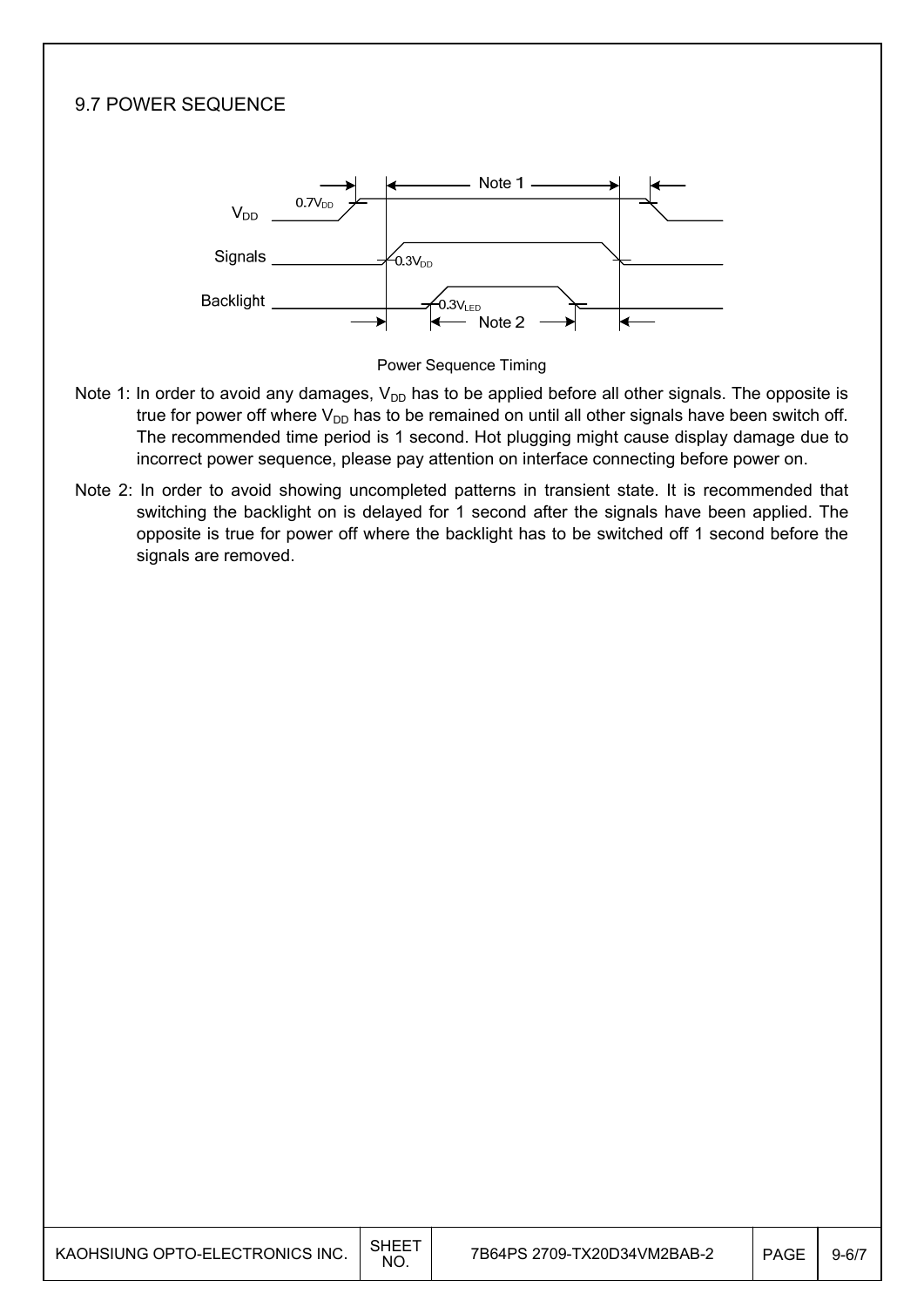### 9.8 DATA INPUT for DISPLAY COLOR

|              | COLOR &          |                | Data Signal    |                      |                |                           |                      |                |                |                |                |                      |                                  |                                        |                |                |                |                     |                      |
|--------------|------------------|----------------|----------------|----------------------|----------------|---------------------------|----------------------|----------------|----------------|----------------|----------------|----------------------|----------------------------------|----------------------------------------|----------------|----------------|----------------|---------------------|----------------------|
|              | Gray Scale       | R <sub>5</sub> | R <sub>4</sub> | R <sub>3</sub>       | R <sub>2</sub> | R <sub>1</sub>            | R <sub>0</sub>       | G <sub>5</sub> | G <sub>4</sub> | G <sub>3</sub> | G <sub>2</sub> | G <sub>1</sub>       | G <sub>0</sub>                   | <b>B5</b>                              | <b>B4</b>      | B <sub>3</sub> | <b>B2</b>      | <b>B1</b>           | B <sub>0</sub>       |
|              | <b>Black</b>     | $\mathbf 0$    | 0              | $\mathbf 0$          | $\mathbf 0$    | $\mathbf 0$               | $\mathbf 0$          | $\mathbf 0$    | $\overline{0}$ | $\mathbf 0$    | $\mathbf 0$    | 0                    | $\mathbf 0$                      | $\mathbf 0$                            | $\mathbf 0$    | $\Omega$       | $\mathbf 0$    | $\mathbf 0$         | $\mathbf 0$          |
|              | Red (63)         | 1              | 1              | 1                    | 1              | 1                         | 1                    | 0              | $\mathbf 0$    | 0              | 0              | 0                    | 0                                | $\mathbf 0$                            | $\mathbf 0$    | $\mathbf 0$    | 0              | 0                   | 0                    |
|              | Green (63)       | $\mathbf 0$    | $\mathbf 0$    | $\mathbf 0$          | $\mathbf 0$    | $\mathbf 0$               | $\mathbf 0$          | $\mathbf{1}$   | $\mathbf{1}$   | 1              | 1              | 1                    | $\mathbf{1}$                     | $\mathbf 0$                            | 0              | $\mathbf 0$    | $\mathbf 0$    | 0                   | 0                    |
| <b>Basic</b> | <b>Blue (63)</b> | $\mathbf 0$    | $\mathbf 0$    | $\mathbf 0$          | $\mathbf 0$    | $\mathbf 0$               | $\mathbf 0$          | $\mathbf 0$    | $\mathbf 0$    | $\overline{0}$ | 0              | 0                    | 0                                | 1                                      | 1              | 1              | $\mathbf 1$    | 1                   | $\mathbf{1}$         |
| Color        | Cyan             | 0              | 0              | 0                    | $\mathbf 0$    | 0                         | 0                    | 1              | 1              | 1              | 1              | 1                    | 1                                | 1                                      | 1              | 1              | 1              | 1                   | 1                    |
|              | Magenta          | 1              | 1              | $\mathbf{1}$         | 1              | 1                         | 1                    | $\mathbf 0$    | $\mathbf 0$    | $\mathbf 0$    | 0              | 0                    | $\mathbf 0$                      | 1                                      | 1              | 1              | $\overline{1}$ | 1                   | 1                    |
|              | Yellow           | 1              | 1              | 1                    | 1              | 1                         | 1                    | 1              | $\mathbf{1}$   | 1              | 1              | 1                    | 1                                | $\mathbf 0$                            | 0              | $\mathbf 0$    | $\mathbf 0$    | 0                   | 0                    |
|              | White            | 1              | 1              | 1                    | 1              | 1                         | 1                    | 1              | 1              | 1              | 1              | 1                    | 1                                | 1                                      | 1              | 1              | $\mathbf{1}$   | 1                   | 1                    |
|              | <b>Black</b>     | $\mathbf 0$    | 0              | $\mathbf 0$          | 0              | $\mathbf 0$               | $\mathbf 0$          | $\mathbf 0$    | $\mathbf 0$    | 0              | 0              | 0                    | $\mathbf 0$                      | $\mathbf 0$                            | $\mathbf 0$    | $\mathbf 0$    | $\mathbf 0$    | 0                   | 0                    |
|              | Red (1)          | $\mathbf 0$    | 0              | $\mathbf 0$          | $\mathbf 0$    | 0                         | 1                    | $\mathbf 0$    | $\overline{0}$ | 0              | $\overline{0}$ | $\overline{0}$       | $\overline{0}$                   | $\mathbf 0$                            | $\overline{0}$ | $\mathbf 0$    | $\overline{0}$ | $\overline{0}$      | 0                    |
|              | Red (2)          | $\mathbf 0$    | 0              | $\mathbf 0$          | $\mathbf 0$    | $\mathbf{1}$              | $\mathbf 0$          | $\mathbf 0$    | $\mathbf 0$    | 0              | $\mathbf 0$    | $\mathbf 0$          | 0                                | $\mathbf 0$                            | $\overline{0}$ | $\mathbf 0$    | $\mathbf 0$    | 0                   | 0                    |
| Red          | $\ddot{\cdot}$   | $\cdot$        |                | $\blacksquare$<br>÷, |                | $\cdot$                   |                      | $\blacksquare$ | $\blacksquare$ |                | $\cdot$        |                      | $\blacksquare$<br>Ĭ.             | $\cdot$<br>Ĭ.                          |                |                |                |                     | $\cdot$<br>$\bullet$ |
|              |                  | $\cdot$        |                | $\blacksquare$<br>٠  | $\cdot$        | $\cdot$<br>٠              |                      | $\cdot$        | $\cdot$        | l,             | $\blacksquare$ | $\blacksquare$       | $\blacksquare$<br>$\blacksquare$ | $\blacksquare$<br>$\ddot{\phantom{a}}$ |                |                | $\blacksquare$ | $\cdot$             | $\cdot$<br>٠         |
|              | Red (62)         | 1              | 1              | $\mathbf{1}$         | 1              | $\mathbf{1}$              | $\mathbf 0$          | $\mathbf 0$    | $\mathbf 0$    | $\mathbf 0$    | 0              | $\mathbf 0$          | $\mathbf 0$                      | $\mathbf 0$                            | $\overline{0}$ | $\mathbf 0$    | $\mathbf 0$    | $\overline{0}$      | 0                    |
|              | Red (63)         | $\mathbf 1$    | 1              | 1                    | 1              | $\mathbf{1}$              | 1                    | $\mathbf 0$    | $\mathbf 0$    | $\mathbf 0$    | $\mathbf 0$    | 0                    | $\mathbf 0$                      | $\mathbf 0$                            | $\mathbf 0$    | $\mathbf 0$    | $\mathbf 0$    | 0                   | 0                    |
|              | <b>Black</b>     | 0              | 0              | $\mathbf 0$          | $\mathbf 0$    | 0                         | $\mathbf 0$          | $\mathbf 0$    | $\mathbf 0$    | 0              | 0              | 0                    | $\mathbf 0$                      | $\mathbf 0$                            | $\mathbf 0$    | $\mathbf 0$    | $\mathbf 0$    | 0                   | 0                    |
|              | Green (1)        | $\mathbf 0$    | $\mathbf 0$    | $\mathbf 0$          | $\mathbf 0$    | $\mathbf 0$               | $\mathbf 0$          | $\mathbf 0$    | $\mathbf 0$    | $\mathbf 0$    | $\mathbf 0$    | 0                    | $\mathbf 1$                      | $\mathbf 0$                            | $\mathbf 0$    | $\mathbf 0$    | $\mathbf 0$    | 0                   | 0                    |
|              | Green (2)        | $\mathbf 0$    | 0              | $\mathbf 0$          | $\mathbf 0$    | $\mathbf 0$               | $\mathbf 0$          | $\mathbf 0$    | 0              | $\overline{0}$ | 0              | 1                    | 0                                | $\mathbf 0$                            | 0              | $\mathbf 0$    | $\mathbf 0$    | $\overline{0}$      | 0                    |
| Green        | $\ddot{\cdot}$   | $\cdot$<br>×,  | İ.             | $\ddot{\phantom{a}}$ | $\cdot$<br>×,  | $\ddot{\cdot}$            |                      | $\ddot{\cdot}$ | $\ddot{\cdot}$ | $\blacksquare$ | $\cdot$        | $\ddot{\phantom{0}}$ | $\ddot{\phantom{a}}$             | $\ddot{\cdot}$                         |                |                | ÷              | $\blacksquare$<br>٠ | $\ddot{\cdot}$       |
|              | $\cdot$          | $\cdot$        | $\blacksquare$ | $\blacksquare$       | $\blacksquare$ | $\blacksquare$<br>$\cdot$ | $\blacksquare$       | $\blacksquare$ | $\blacksquare$ | $\cdot$        | $\cdot$        | $\blacksquare$       | $\blacksquare$<br>$\blacksquare$ | $\blacksquare$                         | $\blacksquare$ | $\blacksquare$ | $\blacksquare$ | $\blacksquare$      | $\cdot$<br>٠         |
|              | Green (62)       | $\overline{0}$ | 0              | $\overline{0}$       | $\mathbf 0$    | $\mathbf 0$               | $\mathbf 0$          | $\mathbf 1$    | $\mathbf{1}$   | 1              | $\overline{1}$ | 1                    | 0                                | $\mathbf 0$                            | $\mathbf 0$    | $\mathbf 0$    | $\overline{0}$ | $\overline{0}$      | 0                    |
|              | Green (63)       | 0              | 0              | 0                    | $\mathbf 0$    | 0                         | 0                    | 1              | 1              | 1              | 1              | 1                    | 1                                | 0                                      | 0              | $\mathbf 0$    | 0              | 0                   | 0                    |
|              | <b>Black</b>     | $\mathbf 0$    | $\mathbf 0$    | $\mathbf 0$          | $\mathbf 0$    | $\mathbf 0$               | $\mathbf 0$          | $\mathbf 0$    | $\mathbf 0$    | 0              | 0              | $\mathbf 0$          | $\mathbf 0$                      | $\mathbf 0$                            | $\mathbf 0$    | $\mathbf 0$    | $\mathbf 0$    | 0                   | 0                    |
|              | Blue (1)         | $\mathbf 0$    | 0              | $\overline{0}$       | $\mathbf 0$    | 0                         | $\mathbf 0$          | $\mathbf 0$    | $\mathbf 0$    | 0              | $\overline{0}$ | 0                    | 0                                | $\overline{0}$                         | $\overline{0}$ | $\overline{0}$ | $\mathbf 0$    | $\overline{0}$      | $\mathbf{1}$         |
|              | Blue $(2)$       | 0              | 0              | $\mathbf 0$          | 0              | 0                         | $\mathbf 0$          | 0              | 0              | 0              | 0              | 0                    | 0                                | $\mathbf{0}$                           | 0              | $\mathbf 0$    | 0              | 1                   | 0                    |
| <b>Blue</b>  | $\cdot$          | $\cdot$        | $\blacksquare$ | $\blacksquare$       | $\cdot$        | $\blacksquare$            | $\ddot{\phantom{a}}$ | ŀ,             | $\blacksquare$ | $\blacksquare$ | $\cdot$        | $\ddot{\phantom{0}}$ | $\blacksquare$                   | $\blacksquare$                         | $\blacksquare$ | $\blacksquare$ | $\blacksquare$ | $\blacksquare$      | $\blacksquare$<br>٠  |
|              | $\cdot$          | $\cdot$        | $\cdot$        | $\blacksquare$       | $\blacksquare$ | $\blacksquare$<br>$\cdot$ | $\blacksquare$       | $\blacksquare$ | $\blacksquare$ | $\blacksquare$ | $\cdot$        | $\blacksquare$       | $\blacksquare$                   | $\blacksquare$                         | $\cdot$        | $\blacksquare$ | $\blacksquare$ | $\cdot$             | $\cdot$              |
|              | <b>Blue (62)</b> | $\mathbf 0$    | $\mathbf 0$    | $\mathbf 0$          | $\mathbf 0$    | 0                         | $\mathbf 0$          | $\mathbf 0$    | $\mathbf 0$    | 0              | $\mathbf 0$    | 0                    | $\mathbf 0$                      | 1                                      | 1              | 1              | 1              | 1                   | 0                    |
|              | <b>Blue (63)</b> | 0              | 0              | 0                    | 0              | 0                         | 0                    | 0              | 0              | 0              | 0              | 0                    | 0                                | 1                                      | 1              | 1              | 1              | 1                   | 1                    |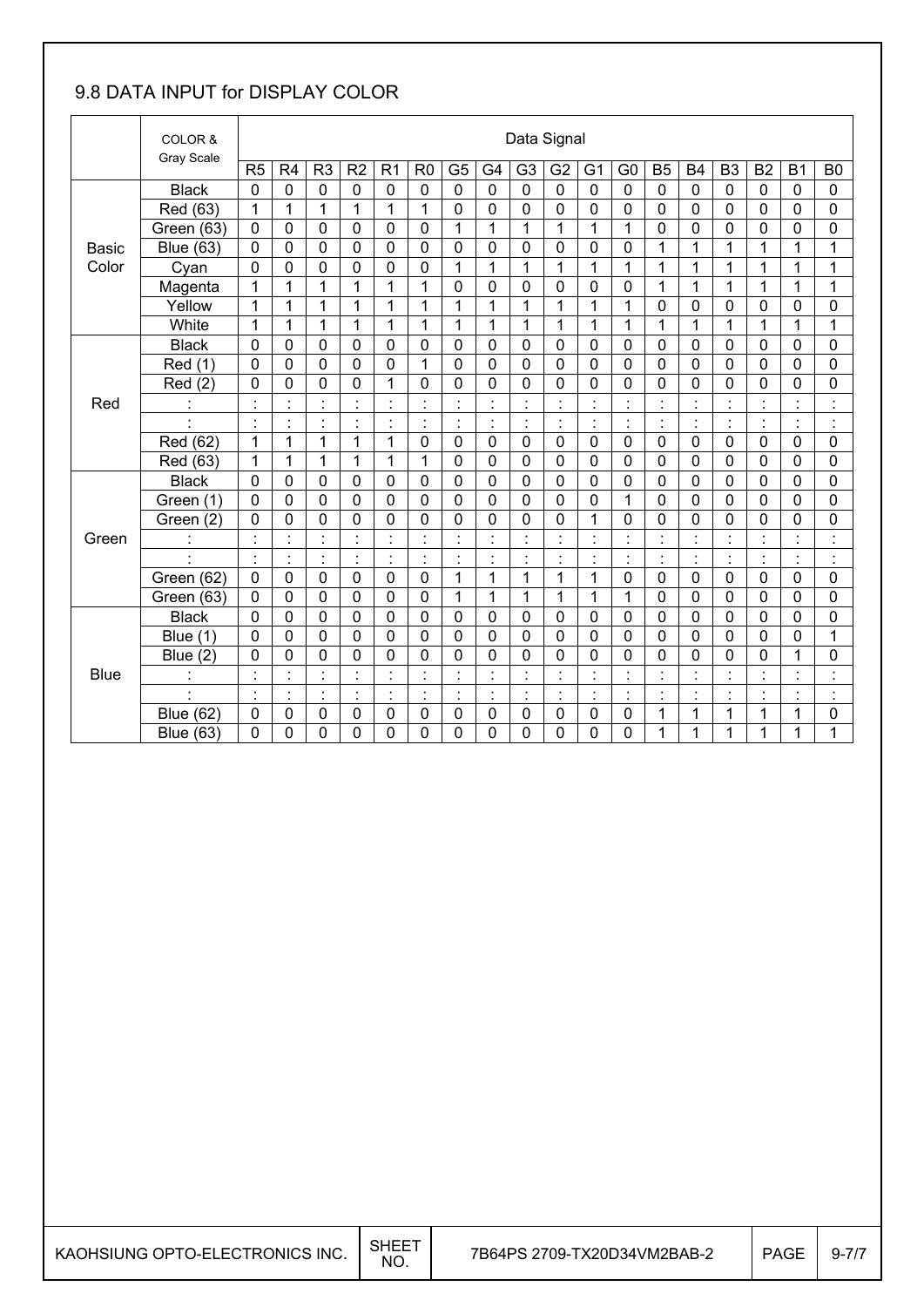### **10. OUTLINE DIMENSIONS** 10.1 FRONT VIEW





Scale: NTS Unit mm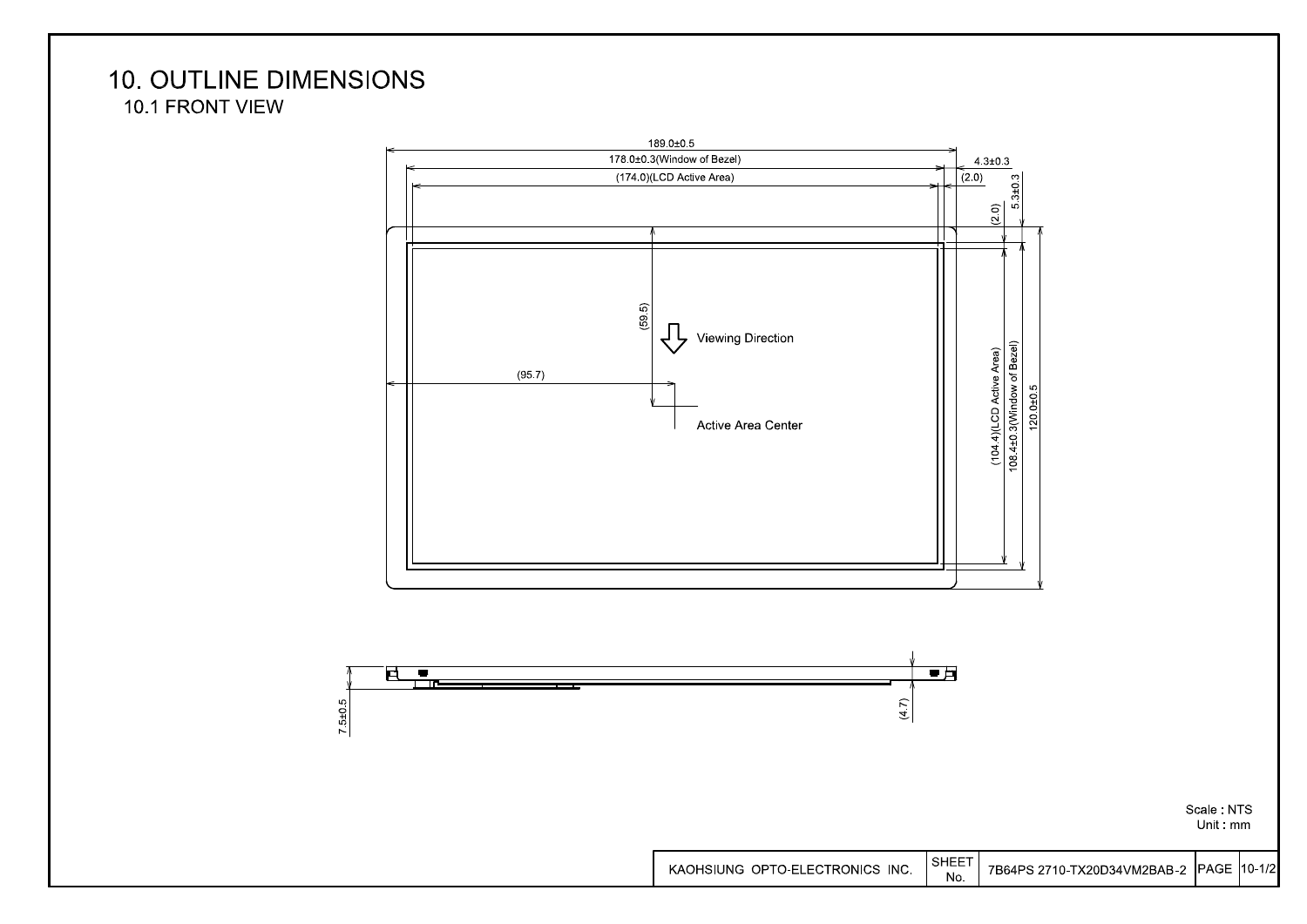### 10.2 REAR VIEW



Scale: NTS Unit mm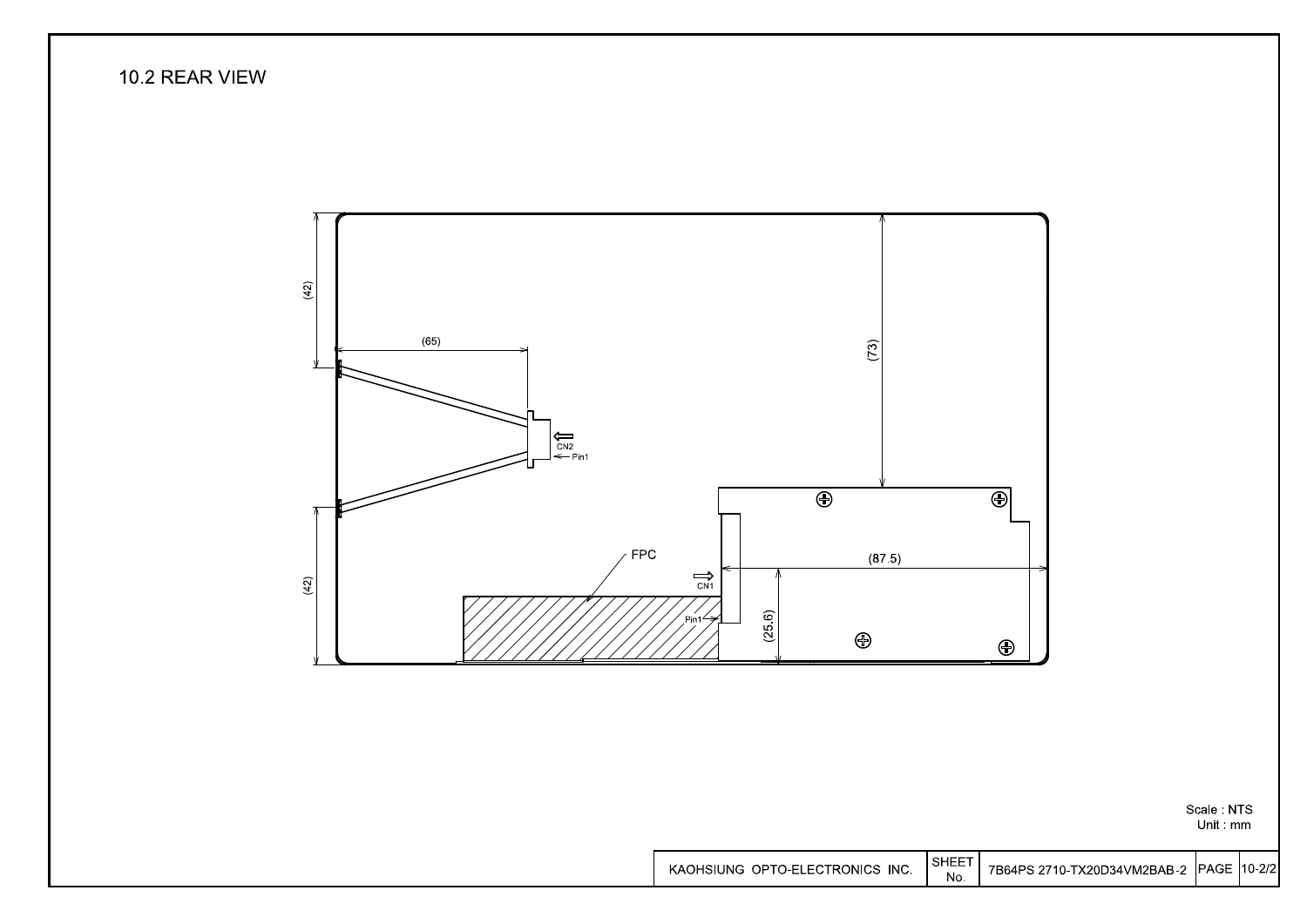## 11. APPEARANCE STANDARD

The appearance inspection is performed in a dark room around 500~1000 lx based on the conditions as below:

- The distance between inspector's eyes and display is 30 cm.
- The viewing zone is defined with angle  $\theta$  shown in Fig. 11.1 The inspection should be performed within 45 $^{\circ}$  when display is shut down. The inspection should be performed within 5 $^{\circ}$  when display is power on.



Fig. 11.1

#### 11.1 THE DEFINITION OF LCD ZONE

LCD panel is divided into 2 areas as shown in Fig.11.2 for appearance specification in next section. A zone is the LCD active area (dot area); B zone is the area between A zone and metal frame.

In terms of housing design, B zone is the recommended window area customers' housing should be located in.



Fig. 11.2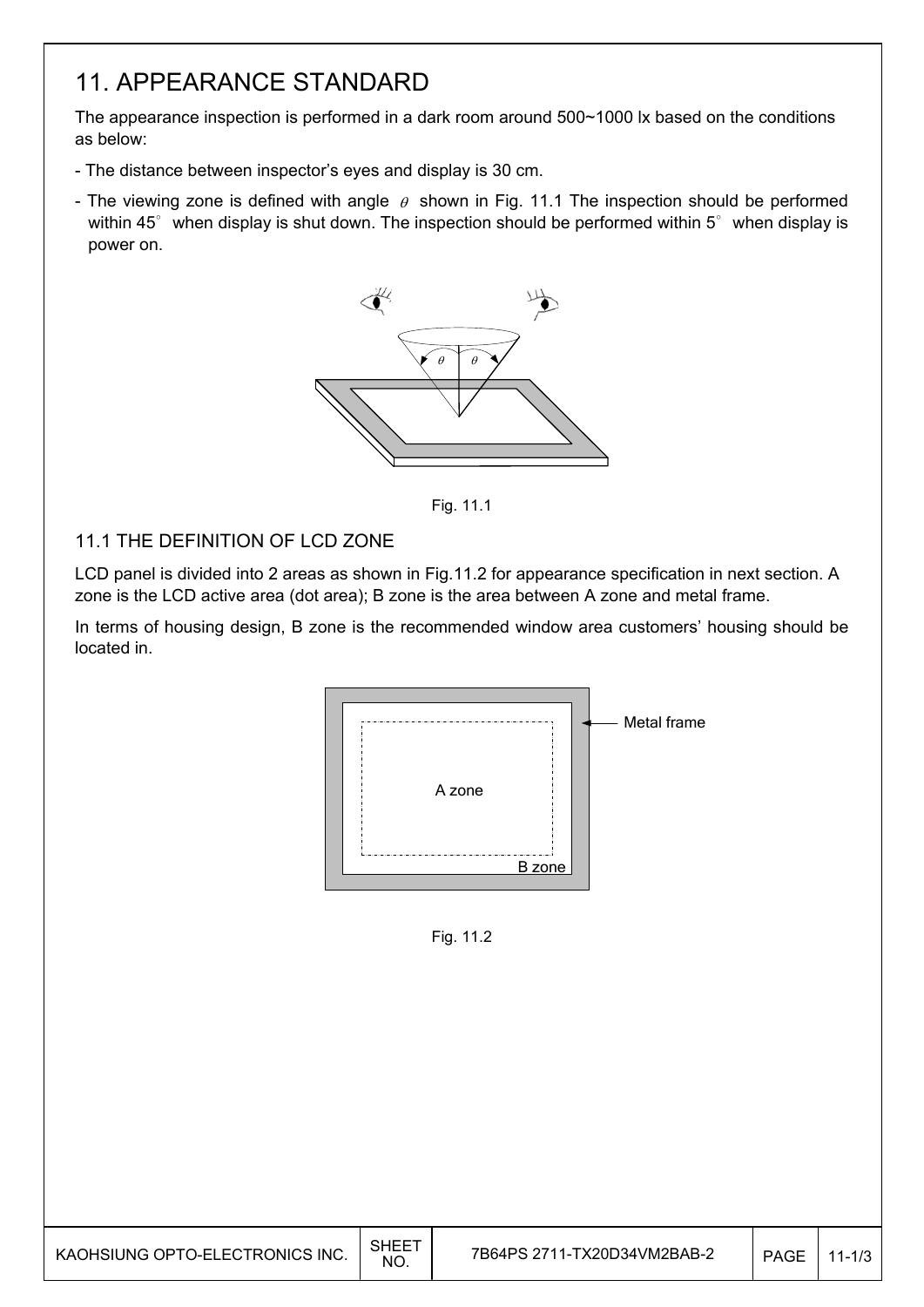### 11.2 LCD APPEARANCE SPECIFICATION

The specification as below is defined as the amount of unexpected phenomenon or material in different zones of LCD panel. The definitions of length, width and average diameter using in the table are shown in Fig. 11.4 and Fig. 11.5.

| Item                  |                       | Applied zone      |                    |                            |                                       |                |          |  |
|-----------------------|-----------------------|-------------------|--------------------|----------------------------|---------------------------------------|----------------|----------|--|
|                       | Length (mm)           |                   | Width (mm)         | Maximum number             |                                       | Minimum space  |          |  |
|                       | $L \leq 15$           |                   | $W \le 0.02$       | Ignored                    |                                       |                |          |  |
| Scratches             | $L \le 15$            |                   | $0.02 < W \le 0.1$ | 5                          |                                       |                | A        |  |
|                       | L > 15                | 0.1 < W           |                    | 0                          |                                       |                |          |  |
| Dent                  |                       |                   |                    | Serious one is not allowed |                                       |                | A        |  |
| Wrinkles in polarizer |                       |                   |                    | Serious one is not allowed |                                       |                | A        |  |
|                       | Average diameter (mm) |                   |                    |                            | Maximum number                        |                |          |  |
|                       |                       | $D \leq 0.3$      |                    |                            | Ignored                               |                |          |  |
| Bubbles on polarizer  | $0.3 \le D \le 0.6$   |                   |                    |                            | 4                                     |                | A        |  |
|                       | 0.6 < D               |                   |                    |                            | $\mathbf 0$                           |                |          |  |
|                       |                       |                   |                    |                            |                                       |                |          |  |
|                       | Length (mm)           |                   |                    | Width (mm)                 |                                       | Maximum number |          |  |
|                       | $L \leq 2.0$          |                   | $W \le 1.5$        |                            |                                       | 5              | A        |  |
|                       | L > 2.0               |                   | $1.5<$ W           |                            |                                       | 0              |          |  |
| 1) Stains             |                       | Round (Dot shape) |                    |                            |                                       |                |          |  |
| 2) Foreign Materials  | Average diameter (mm) |                   |                    | Maximum number             | Minimum Space                         |                |          |  |
| 3) Dark Spot          | $D \le 0.2$           |                   |                    | Ignored                    |                                       |                |          |  |
|                       | $0.2 \le D < 0.6$     |                   |                    | 4                          |                                       |                | A        |  |
|                       | $0.6 \leq D$          |                   |                    | $\Omega$                   |                                       |                |          |  |
|                       |                       |                   |                    |                            | Those wiped out easily are acceptable |                |          |  |
|                       |                       |                   | Area()             | Area <sub>2</sub>          |                                       | Maximum number |          |  |
|                       | Bright dot-defect     |                   | 1 dot              | 2 dot                      |                                       | 3 dot          | A        |  |
| Dot-Defect            | Dark dot-defect       |                   | 2 dot              | 3 dot                      |                                       | 4 dot          | (Note 1) |  |
|                       | Bright + Dark point   |                   | 3 dot              | 4 dot                      |                                       | 5 dot          |          |  |

Note 1: The Dot-Defect inspection within A zone (active area) would be divided into area ①, ② as Fig. 11.3 shown.

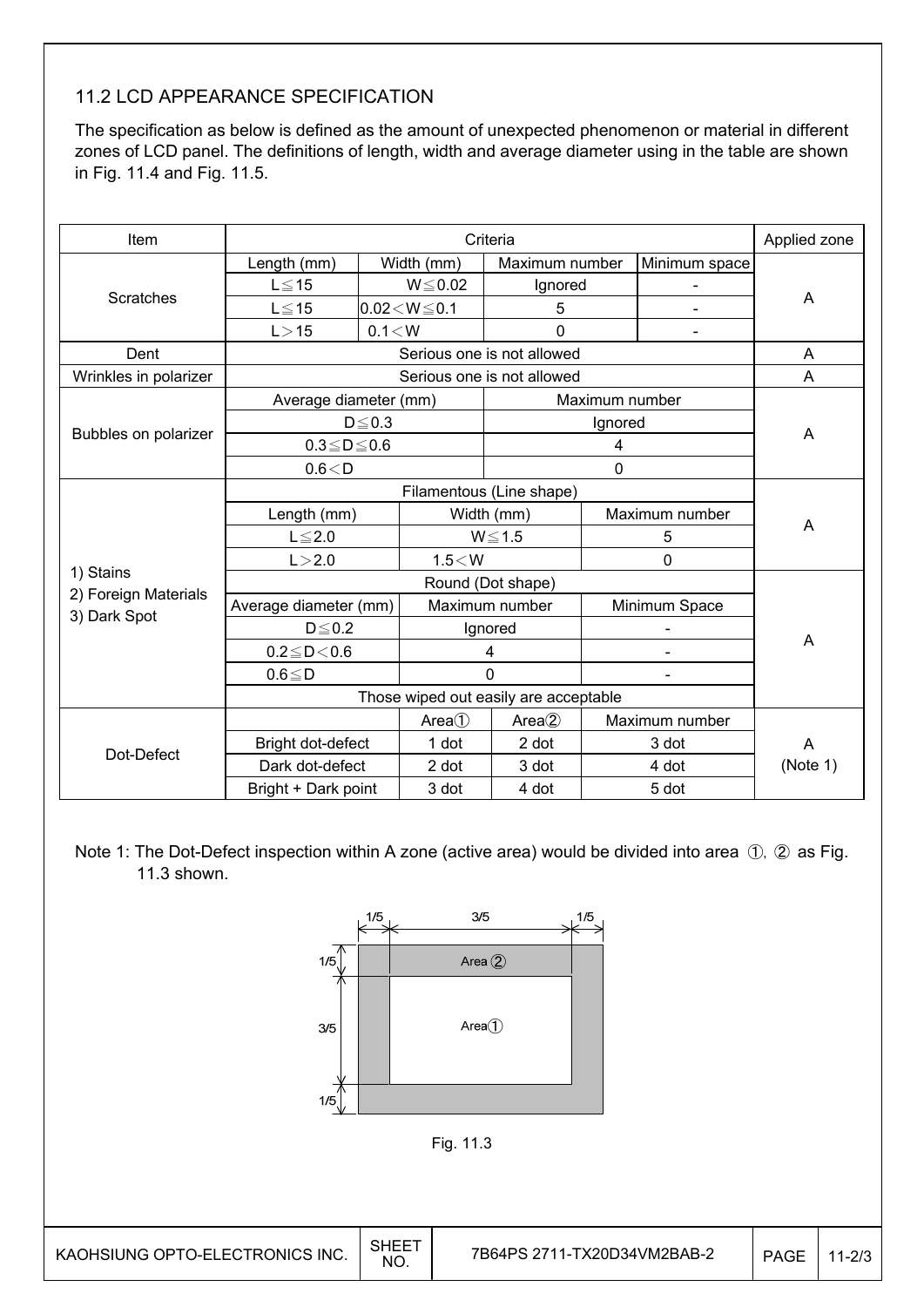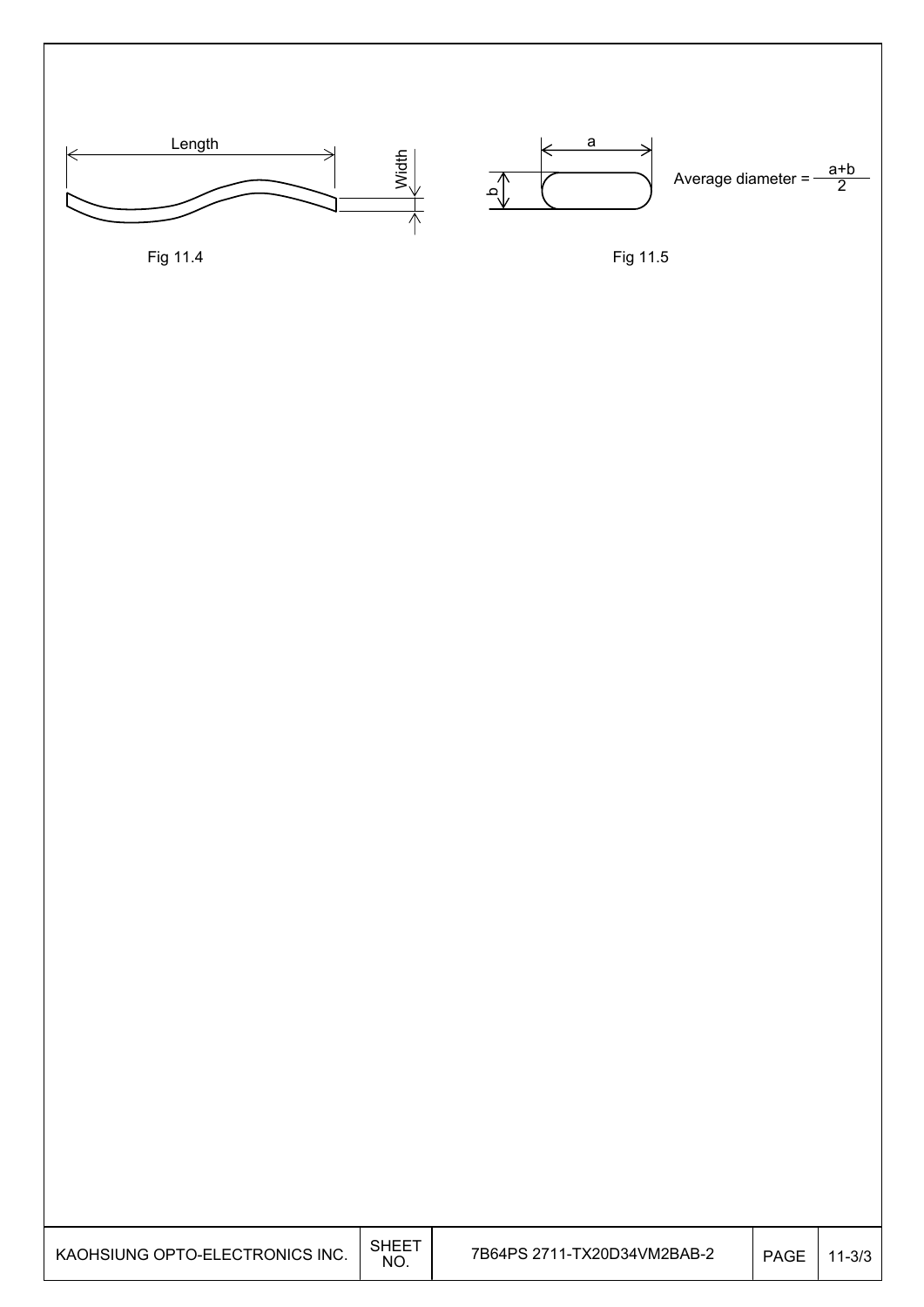## 12. PRECAUTIONS

#### 12.1 PRECAUTIONS of ESD

- 1) Before handling the display, please ensure your body has been connected to ground to avoid any damages by ESD. Also, do not touch display's interface directly when assembling.
- 2) Please remove the protection film very slowly before turning on the display to avoid generating ESD.

#### 12.2 PRECAUTIONS of HANDLING

- 1) In order to keep the appearance of display in good condition; please do not rub any surfaces of the displays by sharp tools harder than 3H, especially touch panel, metal frame and polarizer.
- 2) Please do not pile the displays in order to avoid any scars leaving on the display. In order to avoid any injuries, please pay more attention for the edges of glasses and metal frame, and wear finger cots to protect yourself and the display before working on it.
- 3) Touching the display area or the terminal pins with bare hand is prohibited. This is because it will stain the display area and cause poor insulation between terminal pins, and might affect display's electrical characteristics furthermore.
- 4) Do not use any harmful chemicals such as acetone, toluene, and isopropyl alcohol to clean display's surfaces.
- 5) Please use soft cloth or absorbent cotton with ethanol to clean the display by gently wiping. Moreover, when wiping the display, please wipe it by horizontal or vertical direction instead of circling to prevent leaving scars on the display's surface, especially polarizer.
- 6) Please wipe any unknown liquids immediately such as saliva, water or dew on the display to avoid color fading or any permanently damages.
- 7) Maximum pressure to the surface of the display must be less than  $1.96 \times 10^4$  Pa. If the area of adding pressure is less than 1  $\text{cm}^2$ . the maximum pressure must be less than 1.96N.

#### 12.3 PRECAUTIONS OF OPERATING

- 1) Please input signals and voltages to the displays according to the values defined in the section of electrical characteristics to obtain the best performance. Any voltages over than absolute maximum rating will cause permanent damages to this display. Also, any timing of the signals out of this specification would cause unexpected performance.
- 2) When the display is operating at significant low temperature, the response time will be slower than it at 25  $\mathrm{C}^{\circ}$ . In high temperature, the color will be slightly dark and blue compared to original pattern. However, these are temperature-related phenomenon of LCD and it will not cause permanent damages to the display when used within the operating temperature.
- 3) The use of screen saver or sleep mode is recommended when static images are likely for long periods of time. This is to avoid the possibility of image sticking.
- 4) Spike noise can cause malfunction of the circuit. The recommended limitation of spike noise is no bigger than  $\pm$  100 mV.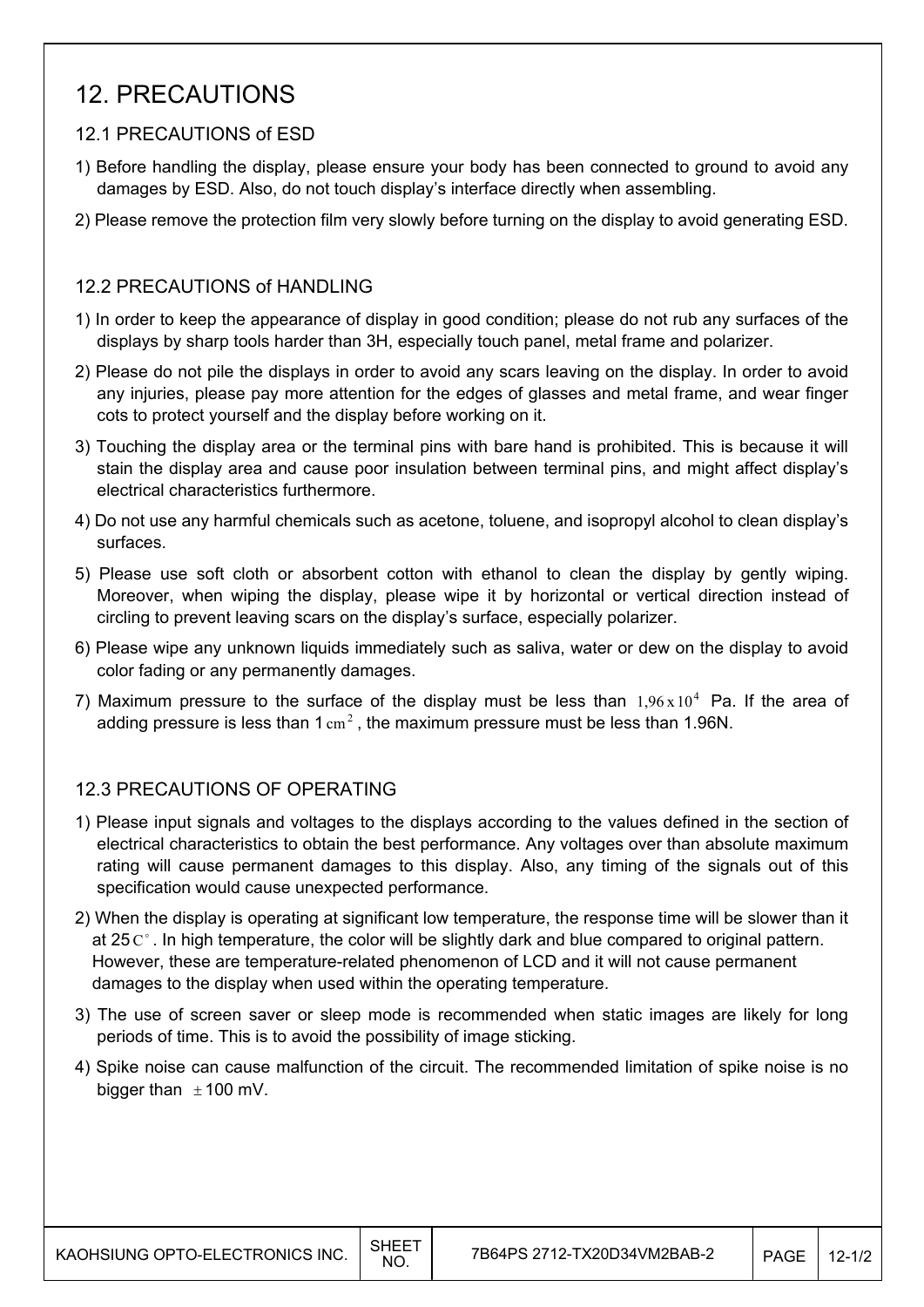#### 12.4 PRECAUTIONS of STORAGE

If the displays are going to be stored for years, please be aware the following notices.

- 1) Please store the displays in a dark room to avoid any damages from sunlight and other sources of UV light.
- 2) The recommended long-term storage temperature is between 10  $C^{\circ}$  ~35  $C^{\circ}$  and 55%~75% humidity to avoid causing bubbles between polarizer and LCD glasses, and polarizer peeling from LCD glasses.
- 3) It would be better to keep the displays in the container, which is shipped from KOE, and do not unpack it.
- 4) Please do not stick any labels on the display surface for a long time, especially on the polarizer.

| KAOHSIUNG OPTO-ELECTRONICS INC. | <b>SHEET</b><br>NO. | 7B64PS 2712-TX20D34VM2BAB-2 | <b>PAGE</b> | $12 - 2/2$ |
|---------------------------------|---------------------|-----------------------------|-------------|------------|